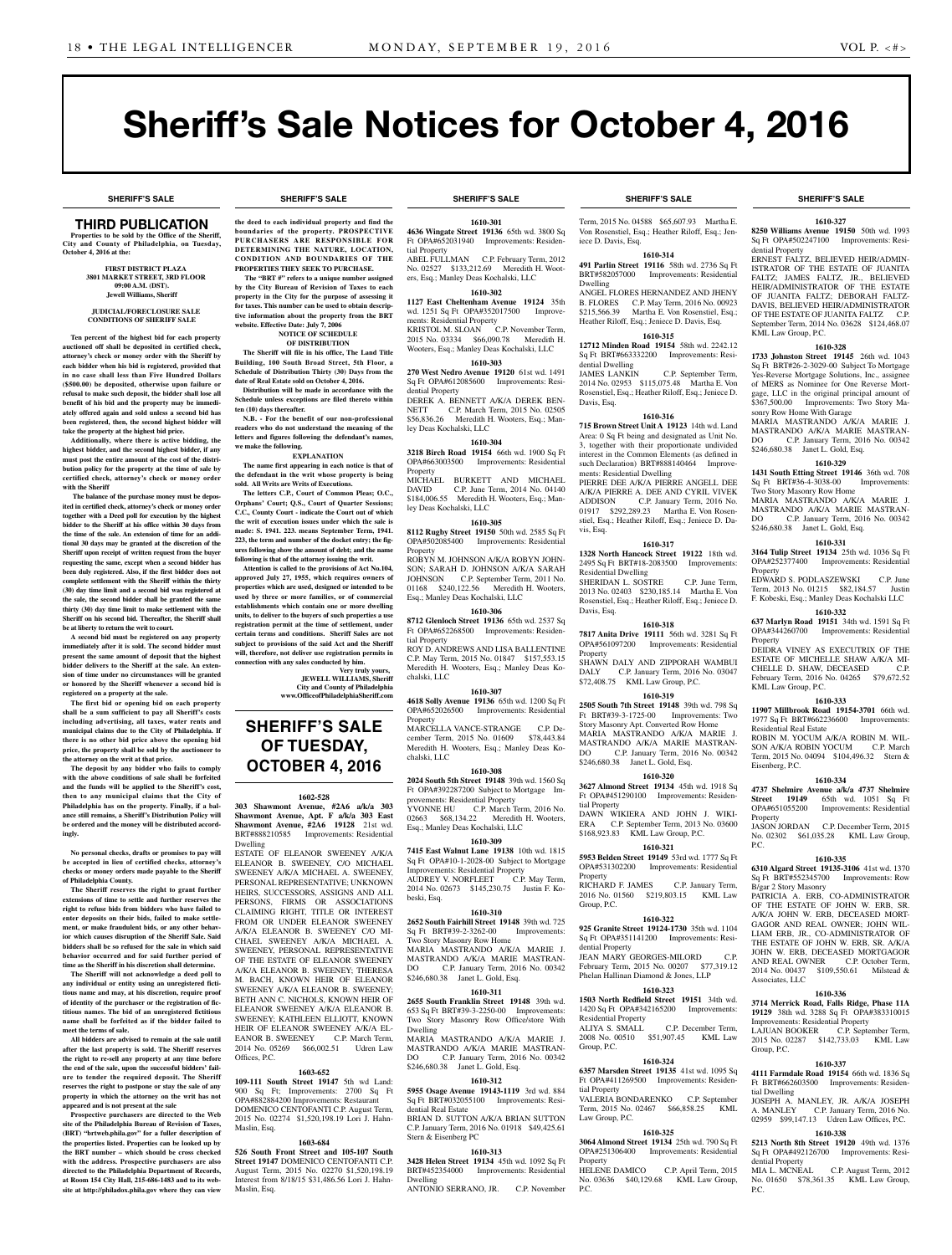Residential Property

KML Law Group, P.C.

Group, P.C.

Property

Property

Group, P.C.

tial Building

B/gar 2 Sty Masonry

dential Property

dential Property

dential Property

tial Dwelling

D. Davis, Esq.

Residential Real Estate

dential Real Estate

dential Real Estate

Eisenberg, P.C.

dential Property

R. DUNNE, DECEASED

P.C.

LLC

stead & Associates, LLC

hue, Esq.

777 Sq Ft OPA#252261900 Improvements:

Term, 2015 No. 01094 \$108,959.34 Phelan

**1610-396 4325 Devereaux Street a/k/a 4325 Devereaux Avenue 19135-3531** 55th wd. 1774 Sq Ft OPA#552030300 Improvements: Residential

ANNE MARIE DIEUDONNE AUGUS-TIN C.P. January Term, 2016 No. 03461 \$139,011.26 Phelan Hallinan Diamond &

**1610-397 6512 North 8th Street 19126-3719** 49th wd. 2660 Sq Ft OPA#492136700 Improvements:

BARBARA J. MOSLEY AND HOWARD C. MOSLEY, JR. C.P. February Term, 2016 No. 01819 \$211,939.37 Phelan Hallinan

**1610-398 22 West Logan Street 19144** 12th wd. 2133 Sq Ft BRT#123039100 Improvements: Residen-

ALTON S. CLARKE C.P. February Term, 2016 No. 00426 \$57,469.05 Stern & Eisen-

**1610-399 176 West Spencer Street 19120-1938** 61st wd. 1140 Sq Ft OPA#612218400 Improvements:

SARI T. LAM; HIEP CONG TRUONG AND NHU Q. TRUONG C.P. February Term, 2016 No. 01668 \$79,750.65 Phelan Hallinan Dia-

**1610-400 6825 Roosevelt Boulevard a/k/a 6825 East Roosevelt Boulevard 19149** 55th wd. 1756<br>Sq Ft OPA#551526500 Improvements:

DEREK JACKSON C.P. August Term, 2013 No. 01843 \$82,096.46 KML Law Group,

**1610-401 4741 Oakland Street 19124** 23rd wd. 1717 Sq Ft OPA#234238700 Improvements: Residen-

DIANA R. HAYNES AND KEINO S. HAYNES C.P. January Term, 2016 No. 02121 \$89,552.26

**1610-402 2004 Widener Place 19138** 17th wd. 1127 Sq Ft OPA#171187100 Improvements: Residen-

WALTER C. BORUM C.P. January Term, 2016 No. 01933 \$75,342.98 KML Law

**1610-403 8307 Rugby Street 19150-2809** 50th wd. 1159 Sq Ft OPA#502103600 Improvements: Resi-

ERNEST TRICE C.P. June Term, 2015 No. 02688 \$109,757.54 Phelan Hallinan Dia-

**1610-404 2315 South 11th Street 19148** 39th wd. 1024 Sq Ft OPA#394177700 Improvements: Resi-

ELIZABETH GRANATO C.P. April Term, 2011 No. 01053 \$47,772.98 KML Law

**1610-405 5314 Spruce Street 19139-4023** 60th wd. 1400 Sq Ft OPA#603065300 Improvements: Resi-

ELSIE S. WISE AND JOSEPH WISE C.P. April Term, 2016 No. 02449 \$43,166.64 Phelan Hallinan Diamond & Jones, LLP **1610-406 3038 North Stillman Street 19132-1305** 38th wd. 932 Sq Ft OPA#381100300 Improve-

WILHELMINA MCKNIGHT A/K/A WILHE-MINA MCKNIGHT C.P. August Term, 2015 No. 04235 \$44,857.90 Phelan Hallinan Dia-

**1610-407 2015 Welsh Road Apt 15 a/k/a 2015 Welsh Road Apt A-15 19115** 56th wd. 1250 Sq Ft OPA#888561328 Improvements: Residential

AGNIESZKA WOJNARSKA C.P. January Term, 2016 No. 01587 \$140,003.95 KML

**1610-408 330 North 53rd Street 19139** 44th wd. 1800 Sq Ft OPA#441361100 Improvements: Resi-

JADE POWELL C.P. January Term, 2016 No. 03194 \$63,101.09 KML Law Group, P.C. **1610-409 5917 Haverford Avenue 19151** 4th wd. 2434 Sq Ft BRT#043005300 Improvements: Resi-

SONDRA EPPS GRAVES A/K/A SONDRA V. GRAVES A/K/A SONDRA VALORIE GRAVES C.P. April Term, 2010 No. 04618 \$100,933.66 Udren Law Offices, P.C. **1610-410 2649 South Bouvier Street 19145** 26th wd.

Hallinan Diamond & Jones, LLP

Property

Jones, LLP

Residential Property

Diamond & Jones, LLP

tial Real Estate

Residential Property

mond & Jones, LLP

Sq Ft OPA#551526500 Residential Property

berg, P.C.

P.C.

tial Property

tial Property

Group, P.C.

dential Property

mond & Jones, LLP

dential Property

Group, P.C.

dential Property

ments: Residential Property

mond & Jones, LLP

Property

Law Group, P.C.

dential Property

dential Dwelling

KML Law Group, P.C.

JUAN A. MORALES C.P. January Term, 2016 No. 02122 \$62,326.37 KML Law

**1610-382 7729 Dorcas Street 19111** 56th wd. 3703 Sq Ft OPA#561120300 Improvements: Residential

LEON JONES, JR. A/K/A LEON JONES C.P. April Term, 2015 No. 02113 \$66,920.88

**1610-383 315 West Louden Street a/k/a 315 West Loudon Street 19120** 42nd wd. 1948 Sq Ft OPA#422095400 Improvements: Residential

BENJAMIN BAGYINA C.P. June Term, 2015 No. 02210 \$28,868.65 KML Law

**1610-384 3841 J Street 19124** 33rd wd. 1472 Sq Ft improvement area; 1212 Sq Ft land area OPA#332240100 Subject to Mortgage Improvements: Single Family 3 Bedroom Residen-

LEA B. SARGENT C.P. October Term, 2015 No. 01603 \$119,769.94 Michael P. Dono-

**1610-385 6335 Large Street 19149-2744** 44th wd. 1956.5 Sq Ft BRT#541191400 Improvements: Row

SAED MOHAMMED JABER C.P. December Term, 2015 No. 02444 \$132,861.74 Mil-

**1610-386 1554 South 28th Street 19146** 36th wd. 1696 Sq Ft OPA#36-4348400 Improvements: Resi-

ALBERT MASTRANDO A/K/A ALBERT M. MASTRANDO; ANTHONY MASTRANDO C.P. April Term, 2014 No. 04078 \$105,077.09 Justin F. Kobeski, Esq.; Manley Deas Kochalski

**1610-388 1326 East Airdrie Street 19124** 33rd wd. 1050 Sq Ft OPA#331237200 Improvements: Resi-

CHRISTINA C. HARRIS C.P. March Term, 2012 No. 01314 \$68,048.65 Meredith H. Wooters, Esq.; Manley Deas Kochalski, LLC **1610-389 243 South 57th Street 19139** 60th wd. 41600 Sq Ft OPA#604242700 Improvements: Resi-

RYBURN E. PITTS C.P. November Term, 2015 No. 00446 \$15,045.58 Meredith H. Wooters, Esq.; Manley Deas Kochalski, LLC **1610-390 4319 Teesdale Street 19136** 41st wd. 1040 Sq Ft BRT#412101400 Improvements: Residen-

SUSAN LANGAN C.P. February Term, 2016 No. 00256 \$61,689.31 Meredith H. Von Rosenstiel, Esq.; Heather Riloff, Esq.; Jeniece

**1610-391 71 East Coulter Street 19144-2217** 12th wd. 1239 Sq Ft BRT#122022700 Improvements:

WILLIAM J. MCKENNEY; CHERYL L. MCK-ENNEY; BILLY C. HARPER AND DOROTHY F. HARPER C.P. October Term, 2011 No. 3846 \$103,273.54 Stern & Eisenberg, P.C. **1610-392 1517 South 32nd Street 19146** 36th wd. 1020 Sq Ft BRT#364460100 Improvements: Resi-

OSMAN BARRIE C.P. August Term, 2015 No. 03910 \$85,389.25 Stern & Eisenberg,

**1610-393 4707 Frankford Avenue 19124** 23rd wd. 1574.28 Sq Ft BRT#871112250 Improve-

INDRAWATIE PERMESARDIAN AND TARIQ ADHAIN C.P. July Term, 2012 No. 02356 \$108,282.24 Stern & Eisenberg, P.C. **1610-394 2923 Aramingo Avenue 19134** 25th wd. 1346 Sq Ft BRT#251454700 Improvements: Resi-

KATHLEEN MCGOVERN C.P. December , 2015 No. 02693 \$116,004.01

**1610-395 4227 Stirling Street 19135-3111** 55th wd. 1226 Sq Ft OPA#552057100 Improvements: Resi-

RYAN P. DUNNE A/K/A RYAN DUNNE, IN HIS CAPACITY AS ADMINISTRATOR AND HEIR OF THE ESTATE OF VINCENT R. DUNNE; JOHN MEYER, IN HIS CAPACITY AS HEIR OF THE ESTATE OF VINCENT R. DUNNE; UNKNOWN HEIRS, SUCCESSORS, ASSIGNS, AND ALL PERSONS, FIRMS, OR ASSOCIATIONS CLAIMING RIGHT, TITLE OR INTEREST FROM OR UNDER VINCENT<br>R. DUNNE. DECEASED C.P. November

ments: Commercial Real Estate

### **SHERIFF'S SALE SHERIFF'S SALE SHERIFF'S SALE SHERIFF'S SALE SHERIFF'S SALE**

#### **1610-339 3142 Miller Street 19134** 25th wd. 860 Sq Ft

BRT#251371600 Improvements: Residential Dwelling FRANCIS X. MCCOOL C.P. January Term,

2016 No. 03175 \$90,850.07 Udren Law Offices, P.C.

### **1610-340**

**308 Princeton Avenue 19111** 35th wd. 5329 Sq Ft OPA#353170600 Improvements: Residential Property

#### JUAN C. LIZ C.P. December Term, 2014 No. 02945 \$194,984.54 KML Law Group, P.C.

### **1610-341**

**4607 Emery Street 19137** 45th wd. 845 Sq Ft BRT#45-3-2938-00 Improvements: Residential Dwelling

DANIEL MCALEER; MELISSA ORFE C.P. March Term, 2015 No. 03606 \$109,442.58 Udren Law Offices, P.C.

#### **1610-342**

**6228 Oakley Street 19111-5626** 35th wd. 1200 Sq Ft BRT#35-3-2132-00; PRCL# 138 N 13- 240 Improvements: Residential Dwelling ANGELIC C. WALCOTT AND THE UNITED STATES OF AMERICA C.P. March Term, 2015 No. 04254 \$71,909.58 Powers, Kirn & Associates, LLC

#### **1610-343**

**6915 East Wister Street 19138** 10th wd. 1440 Sq Ft BRT#102130600 Improvements: Residential Dwelling NO AGENT PROPERTIES, LLC C.P. June Term, 2013 No. 03181 \$90,338.07 Powers, Kirn & Associates, LLC

### **1610-344**

**1939 South Warnock Street 19148-2332** 39th wd. Land Area: 672 Sq Ft BRT#39-4-1448-00 Improvements: Row 2 Sty Masonry CREED D. BURLESON C.P. October Term, 2003 No. 000862 \$55,929.84 Milstead &

### **1610-345**

Associates, LLC

**423 Tree Street 19148-5706** 39th wd. Land Area: 672 Sq Ft BRT#392127400 Improvements: Row 2 Sty Masonry

NADINE M. RICCOBENE, ADMINISTRA-TRIX OF THE ESTATE OF ROCCO MANIS-CALCO A/K/A ROCCO MANISCALCO, JR. AND LIDIA RICCOBENE, ADMINISTRA-TRIX OF THE ESTATE OF ROCCO MANIS-CALCO A/K/A ROCCO MANISCALCO, JR. C.P. July Term, 2015 No. 02700 \$79,000.00 Milstead & Associates, LLC

#### **1610-346**

**7308 Malvern Avenue 19151-2209** 34th wd. 1120 Sq Ft OPA#344078400 Improvements: Residential Property

NICHELLE JOHNSON C.P. May Term, 2014 No. 01731 \$143,950.42 Phelan Hallinan Diamond & Jones, LLP

### **1610-347**

ates, LLC

**1937 Penfield Street 19138-2716** 10th wd. Land Area: 1092 Sq Ft BRT#101382000 Improvements: Row B/gar 2 Story Masonry ROBERT BURTON C.P. May Term, 2015 No. 02068 \$153,710.78 Milstead & Associ-

### **1610-348**

**185 West Spencer Street 19120-1939** 61st wd. 1,140 Sq Ft OPA#611220700 Improvements: Residential Property

MONA LISA COLEMAN; ROBIN D. PEAR-SON-COLEMAN, IN HER CAPACITY AS AD-MINISTRATRIX AND HEIR OF THE ESTATE OF JOSEPH COLEMAN; UNKNOWN HEIRS, SUCCESSORS, ASSIGNS, AND ALL PER-SONS, FIRMS, OR ASSOCIATIONS CLAIM-ING RIGHT, TITLE OR INTEREST FROM OR UNDER JOSEPH COLEMAN, DECEASED C.P. July Term, 2015 No. 02867 \$29,654.28 Phelan Hallinan Diamond & Jones, LLP

## **1610-349**

**7134 Erdrick Street 19135-1013** 41st wd. 1290 Sq Ft OPA#412245400 Improvements: Residential Property

LOU ANN FEUERSTEIN C.P. February Term, 2016 No. 00874 \$198,159.25 Phelan Hallinan Diamond & Jones, LLP

### **1610-350**

**5602 Pine Street 19143-1322** 60th wd. 1664 Sq Ft OPA#604099200 Improvements: Residential Property BREANNA CAMPBELL C.P. October Term,

### 2015 No. 00274 \$80,502.56 Phelan Hallinan Diamond & Jones, LLP

#### **1610-351**

**524 Robbins Street 19111-5740** 35th wd. 1500 Sq Ft OPA#353021500 Improvements: Resi-

dential Property MALIK CHILDS C.P. June Term, 2012 No. 02855 \$145,651.99 Phelan Hallinan Diamond & Jones, LLP

### **1610-352**

**58 East Walnut Lane 19144** 59th wd. 1112 Sq Ft OPA#592056000 Improvements: Residential Property

KRISTOPHER WAY AND JOYCELYN WAY C.P. February Term, 2016 No. 01837 \$78,963.01 Phelan Hallinan Diamond & Jones,

### **1610-353**

LLP

**900 East Ontario Street a/k/a 900-04 East Ontario Street 19134-1311** 33rd wd. 1608 Sq Ft OPA#331161500 Improvements: Residential Property KEVIN BUTLER AND SARAH J. BUTLER C.P. August Term, 2015 No. 02202 \$84,530.86 Phelan Hallinan Diamond & Jones, LLP

### **1610-354**

**4919 North Camac Street 19141-3503** 49th wd. 1965 Sq Ft OPA#491477400 Improvements: Residential Property ALVIN FORBES; MARY FORBES C.P. September Term, 2015 No. 00011 \$58,439.99 Phelan Hallinan Diamond & Jones, LLP

#### **1610-355**

**224 East Phil Ellena Street 19119-2222** 22nd wd. 1776 Sq Ft OPA#22-1-1971-00 Improvements: Residential Property JOSEPH BARBOUR; VERONICA BARBOUR C.P. July Term, 2015 No. 03696 \$137,759.92 Phelan Hallinan Diamond & Jones, LLP

### **1610-356**

**1206 Sanger Street 19124-1107** 62nd wd. 1280 Sq Ft OPA#621048500 Improvements: Residential Property KENNETH MITCHELL A/K/A KENNETH MITCHELL, SR. AND SUSAN MITCHELL A/K/A SUSAN M. MITCHELL C.P. January Term, 2016 No. 03058 \$24,131.61 Phelan Hallinan Diamond & Jones, LLP

### **1610-357**

**4408 Sherwood Road 19131-1526** 52nd wd. 1354 Sq Ft OPA#521194100 Improvements: Residential Property

ERIK CRUMB C.P. December Term, 2015 No. 00586 \$161,637.94 Phelan Hallinan Diamond & Jones, LLP

### **1610-358**

**1322 South 29th Street 19146-3618** 36th wd. 1068 Sq Ft OPA#362173900 Improvements: Residential Property BETH ANN DREGER A/K/A BETH-ANN

MURRAY, IN HER CAPACITY AS ADMIN-ISTRATRIX AND HEIR OF THE ESTATE OF JOANNE P. DREGER A/K/A JOANNE DREGER; WILLIAM DREGER, IN HIS CAPACITY AS HEIR OF THE ESTATE OF JOANNE P. DREGER A/K/A JOANNE DRE-GER; JACQUELYN COEN, IN HER CAPAC-ITY AS HEIR OF THE ESTATE OF JOANNE P. DREGER A/K/A JOANNE DREGER; MI-CHAEL MCLAUGHLIN, IN HIS CAPACITY AS HEIR OF THE ESTATE OF JOANNE P. DREGER A/K/A JOANNE DREGER; UN-KNOWN HEIRS, SUCCESSORS, ASSIGNS, AND ALL PERSONS, FIRMS, OR ASSO-CIATIONS CLAIMING RIGHT, TITLE OR INTEREST FROM OR UNDER JOANNE P. DREGER A/K/A JOANNE DREGER, DE-CEASED C.P. December Term, 2015 No. 00593 \$9,084.05 Phelan Hallinan Diamond & Jones, LLP

### **1610-359**

**834 Lawler Street 19116-3436** 58th wd. 3400 Sq Ft BRT#582094300 Subject to Mortgage Improvements: Residential Dwelling ALEKSEY MOSENDZ AND NADIYA MOSENDZ C.P. December Term, 2015 No. 00711 \$50,538.43 Law Office of Gregory Javardian, LLC

### **1610-360**

**12732 Knights Road 19154** 66th wd. 2196 Sq Ft BRT#66-3-365936 Improvements: Residential Dwelling CHARLES A. DABYDEEN; SHANAZ DABY-DEEN A/K/A SHANAAZ DABYDEEN C.P. April Term, 2006 No. 00961 \$49,892.49

## Udren Law Offices, P.C.

**1610-361**

**344 East Church Lane 19144** 22nd wd. 2122 Sq Ft BRT#12-2032600 Improvements: Residential Dwelling

LEAH TATE A/K/A LENA TATE, LAST RE-CORD OWNER; DARLENE CERONE TATE, KNOWN HEIR OF LEAH TATE A/K/A LENA TATE, LAST RECORD OWNER; UNKNOWN HEIRS, SUCCESSORS, ASSIGNS, AND ALL PERSONS, FIRMS, OR ASSOCIATIONS CLAIMING RIGHT, TITLE OR INTEREST FROM OR UNDER LEAH TATE A/K/A LENA TATE, LAST RECORD OWNER C.P. October Term, 2014 No. 02919 \$129,997.07 Udren Law Offices, P.C.

### **1610-362**

**4547 Loring Street 19136** 41st wd. 975 Sq Ft BRT#41-2187000 Improvements: Residential Dwelling DESIREE HEBERT A/K/A DESIREE A. HE-BERT; MICHAEL SCIORTINO C.P. February Term, 2016 No. 00170 \$134,347.44 Udren Law Offices, P.C.

### **1610-363**

**2752 North 24th Street 19132** 28th wd. 1050 Sq Ft OPA#281007000 Improvements: Residential Property SHARLENE L. BROWN A/K/A SHARLENE

L. HAYWOOD A/K/A SHARLENE L. HAY-WOOD-BROWN C.P. April Term, 2016 No. 01195 \$44,058.69 Justin F. Kobeski, Esq.; Manley Deas Kochalski LLC

### **1610-364 1230 North Frazier Street 19131** 4th wd. 1191

Sq Ft OPA#043077500 Improvements: Residential Property JOHN L. PRICE, III A/K/A JOHN L. PRICE

C.P. November Term, 2015 No. 01956 \$5,720.41 Meredith H. Wooters, Esq.; Manley Deas Kochalski, LLC

**1610-365**

**3101 Princeton Avenue 19149** 55th wd. 1166 Sq Ft OPA#551389900 Improvements: Residential Property MARY JOY SANTOS C.P. February Term, 2016 No. 01084 \$142,317.55 Phelan Hallinan Diamond & Jones, LLP

### **1610-366**

**5901 Colgate Street 19120** 35th wd. 975 Sq Ft OPA#352275200 Improvements: Residential Property EDGARDO J. REYES A/K/A EDGARDO

REYES C.P. February Term, 2014 No. 01077 \$110,796.22 KML Law Group, P.C. **1610-367**

#### **825 Glenview Street 19111** 53rd wd. 3610 Sq Ft OPA#532156800 Improvements: Residential Property ALAYNE SPENCE C.P. December Term,

2014 No. 01288 \$217,495.39 KML Law Group, P.C. **1610-368**

#### **4758 Marple Street 19136** 65th wd. 989 Sq Ft OPA#651101800 Improvements: Residential

Property SAM R. HIGGINSON C.P. February Term, 2016 No. 00382 \$50,376.66 KML Law Group, P.C.

#### **1610-369**

**11812 Audubon Avenue 19116** 58th wd. 4127 Sq Ft OPA #582421520 Improvements: Residential Property DAVID PRESSMAN C.P. January Term,

2016 No. 02625 \$223,727.62 KML Law Group, P.C.

### **1610-370**

**1740 North Peach Street a/k/a 170 North Peach Street 19131** 52nd wd. 1219 Sq Ft OPA#521343500 Improvements: Residential Property ZERRIS SMITH AND LENNOX A. SMITH

C.P. September Term, 2014 No. 03190 \$60,168.63 KML Law Group, P.C.

### **1610-371**

**2128 Pratt Street 19124** 62nd wd. 2193 Sq Ft OPA#622058400 Improvements: Residential **Property** JUAN CARRION A/K/A JUAN O. CARRION C.P. August Term, 2014 No. 01079 \$87,496.49

### **1610-372**

KML Law Group, P.C.

**6611 Yocum Street 19142** 40th wd. 880 Sq Ft OPA#403135800 Improvements: Residential Property KEVIN DARNELL SEAMON C.P. January Term, 2016 No. 01338 \$34,846.81 KML

## Law Group, P.C.

**1610-373 5807 North 12th Street 19141** 49th wd. 1440 Sq Ft OPA#493124300 Improvements: Residential Property TISHA CAREY C.P. October Term, 2014 No.

03313 \$50,003.49 KML Law Group, P.C. **1610-374**

## **10043 Ferndale Street 19116** 58th wd. 2850

Sq Ft OPA#582479900 Improvements: Residential Property VASYL FEDELESH C.P. March Term, 2012 No. 00444 \$187,675.00 KML Law Group, P.C.

#### **1610-375**

**6617 Morris Park Road 19131** 34th wd. 1798 Sq Ft OPA#344108400 Improvements: Residential Property DAVID J. O'LYNN C.P. June Term, 2015 No. 03010 \$187,877.66 KML Law Group, P.C.

#### **1610-376 6037 West Oxford Street 19151** 34th wd. 2382

dential Property

Property

Property

Sq Ft OPA#342098000 Improvements: Resi-

MARY KEYES C.P. January Term, 2016 No. 03149 \$174,518.97 KML Law Group, P.C. **1610-377 9949 Bridle Road 19115** 58th wd. 3346 Sq Ft OPA#581234900 Improvements: Residential

LOURDES LOPEZ AND WILMAR LO-PEZ C.P. September Term, 2014 No. 02347 \$260,941.22 KML Law Group, P.C. **1610-378 227 Daly Street 19148** 39th wd. 742 Sq Ft OPA#391094500 Improvements: Residential

LYNDA LONGO A/K/A LYNDA OUSLA-TI C.P. December Term, 2015 No. 01883 \$107,266.25 KML Law Group, P.C. **1610-381 1861 East Clementine Street 19134** 25th wd.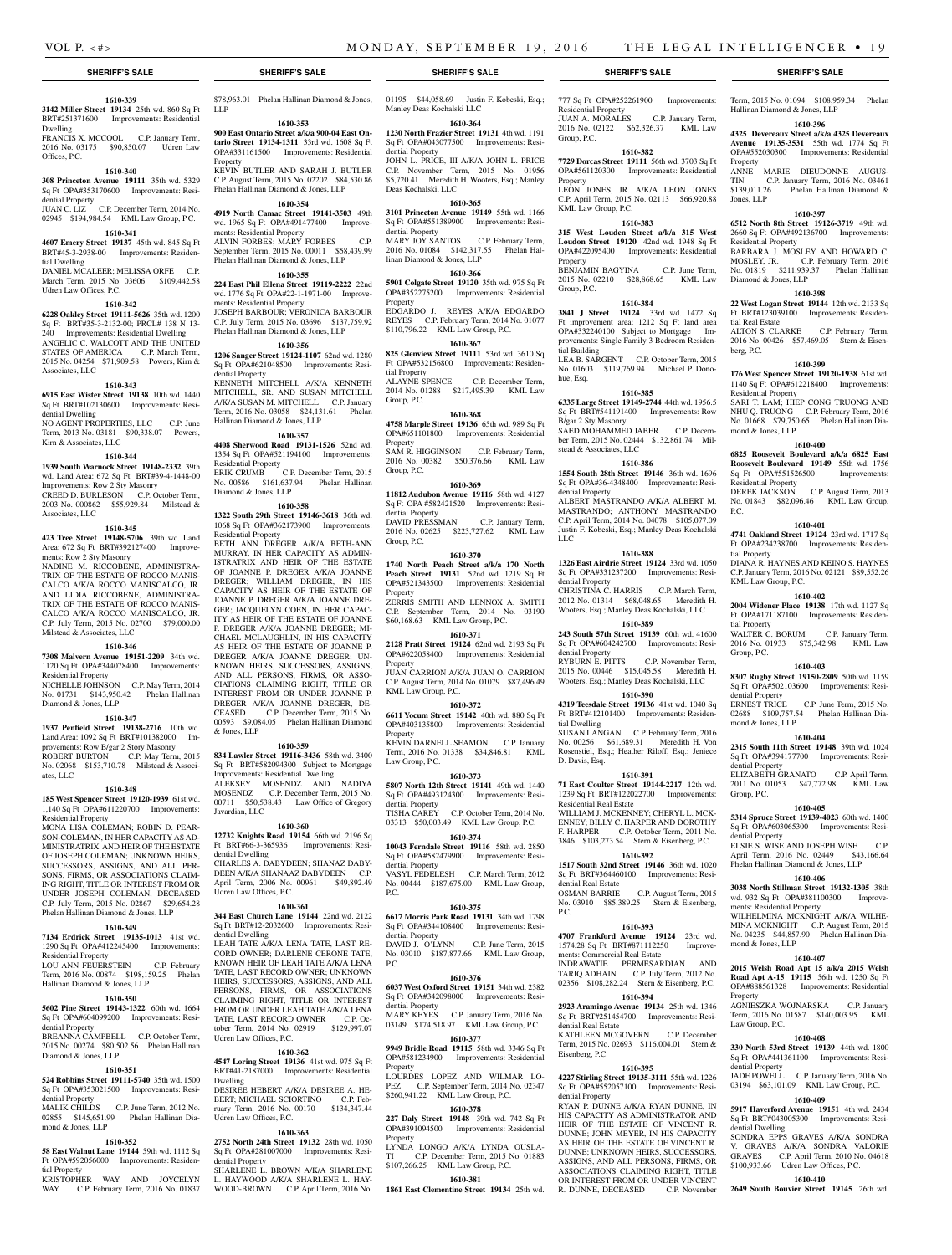### 651 Sq Ft BRT#262051000 Improvements: Residential Real Estate CARMELO COPPOLINO C.P. December Term, 2015 No. 02177 \$72,143.22 Stern & Eisenberg, P.C.

### **1610-411**

**3832 Gratz Street 19140** 13th wd. Improvement Area: 1332 Sq Ft; Land Area: 1242 Sq Ft OPA#131267500 Improvements: Row 2 Sty Masonry BRIAN G. NELSON C.P. January Term, 2016 No. 01684 \$44,936.08 Richard M.

### **1610-412**

Squire & Associates, LLC

**4952 Wellington Street 19135** 65th wd. 1128 Sq Ft OPA#651014300 Improvements: Residential Property

ANTHONY BLACK C.P. March Term, 2015 No. 00236 \$51,001.66 KML Law Group, P.C.

### **1610-413**

**5735 North 6th Street 19120** 61st wd. 1754 Sq Ft OPA#61-2284500 Improvements: Residential Property

VINCENT DENNIS, ADMINISTRATOR OF THE ESTATE OF BEN BRYANT C.P. September Term, 2013 No. 01851 \$57,407.89 Justin F. Kobeski, Esq.; Manley Deas Kochalski LLC

#### **1610-414**

**227 East Albanus Street 19120** 42nd wd. 975 Sq Ft OPA#421153700 Improvements: Residential Property

KADINE MCFARLANE, SOLELY IN HER CAPACITY AS HEIR OF DELFLORA MC-FARLANE, DECEASED; THE UNKNOWN HEIRS OF DELFLORA MCFARLANE, DE-CEASED; JANET MCFARLANE, SOLELY IN HER CAPACITY AS HEIR OF DELFORA MCFARLANE, DECEASED; SANDRA MC-FARLANE, SOLELY IN HER CAPACITY AS HEIR OF DELFLORA MCFARLANE, DE-CEASED; MICHAEL MCFARLANE, SOLELY IN HIS CAPACITY AS HEIR OF DELFLORA MCFARLANE, DECEASED; PATRICK MC-FARLANE, SOLELY IN HIS CAPACITY AS HEIR OF DELFLORA MCFARLANE, DE-CEASED; TROY MCFARLANE, SOLELY IN HIS CAPACITY AS HEIR OF DELFLORA MCFARLANE, DECEASED C.P. June Term, 2015 No. 03465 \$29,013.16 KML Law Group, P.C.

### **1610-415**

**543 East Chelten Avenue 19144** 59th wd. 2000 Sq Ft BRT#591006400 Improvements: Residential Real Estate

JACOB STEPANSKY AND IRINA STEPAN-SKY C.P. January Term, 2016 No. 00962 \$138,734.93 Stern & Eisenberg, P.C.

### **1610-416**

**3232 Emerald Street 19134** 45th wd. 1263 Sq Ft OPA#452333600 Improvements: Residential Property

PENNINGTON 189 MANAGEMENT, LLC C.P. August Term, 2012 No. 03282 \$83,877.24 KML Law Group, P.C.

### **1610-417**

**3220 Germantown Avenue 19140** 37th wd. 15'11" OPA#431147200 Improvements:

Row Home RAYMOND JOHNSON C.P. November Term, 2010 No. 2939 \$27,305.00 David I. Grunfeld, Esq.

### **1610-418**

**15043 Liberty Lane 19116** 58th wd. 2449 Sq Ft OPA#583085059 Improvements: Residential Property

CHRIS DRUDING AND DONNA M. DRUD-ING C.P. July Term, 2015 No. 03871 \$182,017.92 KML Law Group, P.C.

### **1610-419**

**3226 F Street 19134** 33rd wd. ROW 2 STY MASONRY; 960 Sq Ft BRT#331284200 Improvements: Residential Dwelling ROBERTA C. HAYWARD C.P. February

Term, 2015 No. 01533 \$29,886.67 McCabe, Weisberg, & Conway, P.C. **1610-420**

**5015 Roosevelt Boulevard 19124** 23rd wd. 3948 Sq Ft OPA#233023700 Improvements: Residential Property

RONALD HINTON C.P. July Term, 2012 No. 03415 \$266,220.08 KML Law Group, P.C. **1610-421**

### **7324 Drexel Road 19151** 34th wd. 1476 Sq Ft

OPA#344143900 Improvements: Residential Property BARBARA J. JONES C.P. September Term,

2014 No. 00725 \$122,102.44 KML Law Group, P.C.

### **1610-422**

**2220 Cantrel Street 19145** 48th wd. 658 Sq Ft OPA#482085900 Improvements: Residential **Property** PERCY A. ROLAND C.P. September Term,

### 2009 No. 03308 \$53,766.60 KML Law Group, P.C.

### **1610-423**

**7026 Marsden Street 19135** 41st wd. SEMI/DET 2 STY MASONRY; 1440 Sq Ft BRT#412375800 Improvements: Residential Dwelling STEPHANIE GRADEL AND MELISSA GRADEL C.P. December Term, 2015 No. 00868 \$71,476.50 McCabe, Weisberg, & Conway, P.C.

**1610-424 8124 Williams Avenue 19150-1222** 50th wd. 2505 Sq Ft BRT#502244770 Improvements: Residential Dwelling C.P. August Term, 2015 No. 04264 \$195,468.29 Powers, Kirn & Associates, LLC

### **1610-425**

**3408 Tilton Street 19134** 45th wd. ROW 2 STY MASONRY; 920 Sq Ft BRT#451201400 Improvements: Residential Dwelling MARIELLEN HANLIN C.P. July Term, 2013 No. 03225 \$51,486.57 McCabe, Weisberg, & Conway, P.C.

### **1610-426**

**51 North 63rd Street 19139** 34th wd. 1272 Sq Ft OPA#341264200 Improvements: Residential Property THE UNKNOWN HEIRS OF NOEL G. WALK-ER, DECEASED; JEAN WALKER, SOLELY

IN HER CAPACITY AS HEIR OF NOEL G. WALKER, DECEASED C.P. February Term, 2015 No. 01952 \$86,502.45 KML Law Group, P.C.

#### **1610-427**

**5500 Litchfield Street 19143** 51st wd. 1439.37 Sq Ft BRT#513296900; PRCL#026S240188 Improvements: Residential Dwelling WILLIE NEAL AND CLARA H. NEAL C.P.<br>October Term, 2014 No. 02235 \$72.732.75 October Term, 2014 No. 02235 Powers, Kirn & Associates, LLC

### **1610-428**

**3532 Kensington Avenue 19134-1539** 33rd wd. 1450 Sq Ft BRT#331443700; PRCL#43N170-68 Improvements: Residential Dwelling GREGORY STANISLAUS C.P. July Term 2014 No. 002127 \$91,589.30 Powers, Kirn

## & Associates, LLC

**1610-429 1726 Mifflin Street 19145** 48th wd. ROW 2 STY MASONRY; 1472 Sq Ft BRT#481065400 Improvements: Residential Dwelling FREDA PURVIS AND HARVEY PURVIS C.P. April Term, 2013 No. 01590 \$136,322.57 McCabe, Weisberg, & Conway, P.C.

### **1610-430**

**1736 North 61st Street 19151** 34th wd. 1455 Sq Ft OPA#342265100 Improvements: Residential Property DANIELLE L. WHITE ROBINSON C.P. February Term, 2016 No. 00367 \$81,122.05 KML Law Group, P.C.

#### **1610-431**

**6916 Oakland Street 19149** 54th wd. 1626 Sq Ft OPA#542380200 Improvements: Residential Property JOSE B. FERREIRA C.P. January Term, 2009 No. 02438 \$195,173.36 KML Law

### **1610-433**

Group, P.C.

**720 East Phil Ellena Street 19119-1531** 22nd wd. 2052 Sq Ft OPA#221204500 Improvements: Residential Property BRUCE A. MCCALL, JR. C.P. June Term,

2014 No. 04383 \$239,835.41 Phelan Hallinan Diamond & Jones, LLP **1610-434**

### **1215 Friendship Street 19111-4203** 53rd wd. 1703 Sq Ft OPA#532305900 Improvements: Residential Property

JOYCE URQUHART; MARTHA URQUHART C.P. March Term, 2014 No. 03093 \$204,916.95 Phelan Hallinan Diamond & Jones, LLP

### **1610-435**

**2926 Passmore Street 19149-3032** 55th wd. 896 Sq Ft OPA#551030100 Improvements: Residential Property

FRANK A. FELLE, JR. A/K/A FRANK AN-THONY FELLE, JR., IN HIS CAPACITY AS ADMINISTRATOR AND HEIR OF THE ES-TATE OF MARY M. FARRELL A/K/A MARY MARGARET FARRELL; ANTHONY LOUIS FELLE A/K/A ANTHONY L. FELLE, IN HIS CAPACITY AS HEIR OF THE ESTATE OF MARY M. FARRELL A/K/A MARY MARGA-RET FARRELL; UNKNOWN HEIRS, SUC-CESSORS, ASSIGNS, AND ALL PERSONS, FIRMS, OR ASSOCIATIONS CLAIMING RIGHT, TITLE OR INTEREST FROM OR UNDER MARY M. FARRELL A/K/A MARY MARGARET FARRELL, DECEASED C.P. March Term, 2016 No. 01410 \$35,495.14 Phelan Hallinan Diamond & Jones, LLP

### **1610-436**

**5232 Sylvester Street 19124-1816** 62nd wd. 1180 Sq Ft OPA#621363400 Improvements: Residential Property ARCADIO HERNANDEZ C.P. July Term, 2006 No. 00533 \$88,173.36 Phelan Hallinan

Diamond & Jones, LLP **1610-437**

**8429 Fayette Street 19150-1914** 50th wd. 1260 Sq Ft OPA#501049500 Improvements: Residential Property

**SHERIFF'S SALE SHERIFF'S SALE SHERIFF'S SALE SHERIFF'S SALE SHERIFF'S SALE**

NIKAKIA M. GALLMAN A/K/A NIKA-KIA GALLMAN AND LULU MAE GALL-MAN C.P. December Term, 2008 No. 01007 \$99,082.46 Phelan Hallinan Diamond & Jones, LLP

ANDERSON, IN HER CAPACITY AS CO-AD-MINISTRATRIX AND HEIR OF THE ESTATE OF BEATRICE G. ROUNDTREE A/K/A BEA-TRICE ROUNDTREE; DOROTHEA BAYLOR, IN HER CAPACITY AS HEIR OF THE ES-TATE OF BEATRICE G. ROUNDTREE A/K/A BEATRICE ROUNDTREE; YVETTE P.W. MITCHELL, IN HER CAPACITY AS HEIR OF THE ESTATE OF BEATRICE G. ROUNDTREE A/K/A BEATRICE ROUNDTREE; UN-KNOWN HEIRS, SUCCESSORS, ASSIGNS, AND ALL PERSONS, FIRMS, OR ASSOCIA-TIONS CLAIMING RIGHT, TITLE OR IN-TEREST FROM OR UNDER BEATRICE G. ROUNDTREE, DECEASED; BETTY ANN HARRIS, IN HER CAPACITY AS HEIR OF NORMADINE POULSON A/K/A NORMAD-ENE POULSON, DECEASED; UNKNOWN HEIRS, SUCCESSORS, ASSIGNS, AND ALL PERSONS, FIRMS, OR ASSOCIATIONS CLAIMING RIGHT, TITLE OR INTEREST FROM OR UNDER NORMADENE POUL-SON, DECEASED HEIR OF THE ESTATE OF BEATRICE G. ROUNDTREE; UNKNOWN HEIRS, SUCCESSORS, ASSIGNS, AND ALL PERSONS, FIRMS, OR ASSOCIATIONS CLAIMING RIGHT, TITLE OR INTEREST FROM OR UNDER ANNA BAYLOR, DE-CEASED HEIR OF THE ESTATE OF BEA-TRICE G. ROUNDTREE C.P. December Term, 2014 No. 00588 \$161,898.20 Phelan

LANA MAY C.P. February Term, 2016 No. 00852 \$115,615.23 Stern & Eisenberg, P.C. **1610-462 4200 I Street 19124** 33rd wd. 2822 Sq Ft OPA#332153700 Improvements: Residential

MICHAEL P. HINES C.P. January Term, 2014 No. 02787 \$72,584.16 KML Law

**1610-463 7606 Woodbine Avenue 19151-2721** 34th wd. 1558 Sq Ft BRT#343201400 Improvements:

DORETHA A. JOHNSON AND IRA L. JOHN-<br>SON C.P. December Term. 2014 No. 03180 C.P. December Term, 2014 No. 03180

**1610-465 5839 Catharine Street 19143** 3rd wd. 1145 Sq Ft OPA#032186400 Improvements: Residen-

THE UNKNOWN HEIRS OF LOUISE DAVIS, DECEASED; RICCARDO DAVIS, SOLELY IN HIS CAPACITY AS HEIR OF LOUISE DAVIS, DECEASED C.P. August Term, 2015 No. 01024 \$78,991.14 KML Law Group, P.C. **1610-466 1542 South Newkirk Street 19146-4425** 36th wd. 1027 Sq Ft OPA#364369600 Improvements: Residential Property<br>KRISTY DALOUIST C.P. July Term. 2014

No. 02220 \$88,224.29 Phelan Hallinan Dia-

**1610-467 4409 Comly Street 19135-4013** 55th wd. 1080 Sq Ft OPA#552006600 Improvements: Resi-

KATHLEEN V. ROONEY C.P. June Term, 2015 No. 03510 \$51,646.30 Phelan Hallinan

**1610-468 1943 South Ithan Street 19143** 51st wd. 934 Sq Ft OPA#514226600 Improvements: Resi-

MARVA BRYAN, EXECUTRIX OF THE ES-TATE OF MAYLEEN CLARKE A/K/A MAY-LEEN K. CLARKE, DECEASED C.P. October Term, 2015 No. 00944 \$20,651.44 KML

**1610-469 4638 Naples Street 19124** 23rd wd. 1446 Sq Ft OPA#234213800 Improvements: Residential

PILAR CRUZ, INDIVIDUALLY AND AS AD-MINISTRATRIX OF THE ESTATE OF CAR-LOS NUNEZ, DECEASED C.P. November Term, 2015 No. 00464 \$53,476.21 KML

**1610-470 5046 Copley Road 19144-4803** 13th wd. 1290 Sq Ft OPA#133166400 Improvements: Resi-

STEVEN E. SYKES C.P. April Term, 2014 No. 02919 \$59,237.68 Phelan Hallinan Dia-

**1610-471 1228 Ripley Street 19111-2642** 63rd wd. BRT#631290300 Improvements: Residential

DEBORAH A. APONTE C.P. December Term, 2015 No. 02069 \$219,335.51 Powers,

**1610-472 447 West Wingohocking Street 19140- 1536** 42nd wd. 1116 Sq Ft BRT#422005700; PRCL#121-N22-0012 Improvements: Resi-

MILAGROS PEREZ C.P. January Term, 2016 No. 01347 \$50,319.47 Powers, Kirn & As-

**1610-473 80 North 46th Street 19139-2839** 6th wd. BRT#061005144 Improvements: Residential

2015 No. 00622 \$108,928.50 Powers, Kirn

**1610-474 529 Mountain Street 19148-1228** 1st wd. BRT#011359500 Improvements: Residential

LEAM KOUNG C.P. November Term, 2015 No. 04453 \$55,321.97 Powers, Kirn & As-

**1610-475 2531 Grays Ferry Avenue 19146-3909** 30th wd. BRT#30-23-18000 Improvements: Resi-

2014 No. 04395 \$243,687.60 Powers, Kirn

**1610-476 6241 Farnsworth Street 19149-3534** 62nd wd. BRT#62-1-5317-00 Improvements: Residen-

C.P. November Term,

C.P. September Term,

\$203,732.99 Stern & Eisenberg, P.C. **1610-464 3242 Birch Road 19154** 66th wd. 1900 Sq Ft OPA#663004700 Improvements: Residential Property CHRISTINE BOYLE C.P. November Term, 2015 No. 00452 \$156,045.19 KML Law

Property

Group, P.C.

Group, P.C.

tial Property

KRISTY DALQUIST

mond & Jones, LLP

dential Property

dential Property

Law Group, P.C.

Law Group, P.C.

dential Property

Dwelling

mond & Jones, LLP

Kirn & Associates, LLC

dential Dwelling

sociates, LLC

Dwelling<br>HOPE KEARNEY

& Associates, LLC

Dwelling

sociates, LLC

dential Dwelling<br>MARY V. GREEN

& Associates, LLC

Property

Diamond & Jones, LLP

Residential Real Estate

Hallinan Diamond & Jones, LLP

Residential Property

dential Property<br>ASHLEE MA

mond & Jones, LLP

L. Gold, Esq.

tial Property

B/gar 2 Sty Mas+other

Squire & Associates, LLC

P.C.

Property

tial Dwelling

dential Property<br>KEITH COLLINS

dential Property

dential Real Estate

erdi, Esq.

P.C.

P.C.

ments: Residential Dwelling

linan Diamond & Jones, LLP

**1610-451 141 East Walnut Lane 19144-2004** 59th wd. 2068 Sq Ft OPA#592072000 Improvements:

BARBARA FRANCOIS C.P. March Term, 2015 No. 00222 \$131,793.78 Phelan Hal-

**1610-452 1519B Stoney Lane 19115-4280** 88th wd. 1664 Sq Ft OPA#888560740 Improvements: Resi-

**1610-453 415 Leverington Avenue 19128-3313** 21st wd. BRT#212248300; PRCL#92N23-84 Improve-

FRED MAULUCCI A/K/A FRED MAULUC-CI, JR. C.P. August Term, 2015 No. 02385 \$40,701.71 Powers, Kirn & Associates, LLC **1610-454 5013-15 Lancaster Avenue 19131** 52nd wd. 7460 Sq Ft BRT#884350885 Improvements: 3 Story Industrial Factory Masonry Building R&C USA REALTY, INC C.P. February Term, 2016 No. 05052 \$110,793.32 Janet

**1610-455 7247 Ogontz Avenue 19138** 50th wd. 1890 Sq Ft OPA#501306800 Improvements: Residen-

VERONICA JENKINS C.P. April Term, 2016 No. 01032 \$118,309.23 KML Law Group,

**1610-456 4215 Greenmount Road 19154** 4th wd. Improvement Area: 1296 Sq Ft; Land Area: 1759 Sq Ft OPA#662459800 Improvements: Row

CAROL A. STEWART C.P. March Term, 2015 No. 03925 \$105,487.25 Richard M.

**1610-457 2233 Bonaffon Street a/k/a 2233 South Bonaffon Street 19142** 40th wd. 931 Sq Ft OPA#403056500 Improvements: Residential

GARRISON F. TOGBA, JR. AND FRANCES HARVEY TOGBA C.P. October Term, 2015 No. 00961 \$59,107.95 KML Law Group,

**1610-458 1628 Packer Avenue 19145** 26th wd. 1559 Sq Ft OPA#261064300 Improvements: Residen-

JUSTIN D. KIRKWOOD C.P. March Term, 2015 No. 04289 \$278,686.08 Joseph R. Lov-

**1610-459 231 East Hortter Street 19119** 22nd wd. 2250 Sq Ft OPA#221181300 Improvements: Resi-

No. 01296 \$83,562.49 KML Law Group,

**1610-460 1533 West Butler Street 19140** 13th wd. 1200 Sq Ft OPA#131084400 Improvements: Resi-

KEITH A. KING C.P. June Term, 2013 No. 01874 \$23,304.41 KML Law Group, P.C. **1610-461 1539 Devereaux Avenue 19149** 54th wd. 1959 Sq Ft BRT#541066300 Improvements: Resi-

LEONARD MAY A/K/A LEN MAY AND

C.P. October Term, 2015

MARIE THOMPSON A/K/A ASHLEE MARIE HINDMAN AND JOHN THOMPSON, JR A/K/A JOHN J. THOMP-SON, JR C.P. February Term, 2016 No. 02793 \$179,696.58 Phelan Hallinan Dia-

**1610-438**

## **6826 Paschall Street 19142** 40th wd. 3773 Sq

Ft OPA#403320900 Improvements: Residential Property BETHEL BATES AND FREDERICK BATES C.P. February Term, 2015 No. 01947

### \$27,423.60 KML Law Group, P.C. **1610-440**

**512 East Roumfort Road 19150** 9th wd. 17290 Sq Ft OPA#091054300 Improvements: Residential Property

EARL MORGAN, JR., ADMINISTRATOR OF THE ESTATE OF EARL MORGAN, DE-CEASED; ELIZABETH H. WATSON, INDI-VIDUALLY AND IN HER CAPACITY AS HEIR OF SYLVESTER HOPEWELL, SR., DECEASED; SYLVIA JOHNSON, INDI-VIDUALLY AND IN HER CAPACITY AS HEIR OF SYLVESTER HOPEWELL, SR., DECEASED; THE UNKNOWN HEIRS OF SYLVESTER HOPEWELL, SR., DECEASED; IRENE STALLINGS, INDIVIDUALLY AND IN HER CAPACITY AS HEIR OF SYLVES-TER HOPEWELL, SR., DECEASED; BER-NARD HOPEWELL, INDIVIDUALLY AND IN HIS CAPACITY AS HEIR OF SYLVES-TER HOPEWELL, SR., DECEASED; IRVIN HOPEWELL, INDIVIDUALLY AND IN HIS CAPACITY AS HEIR OF SYLVESTER HOPEWELL, SR., DECEASED; SYLVESTER HOPEWELL, JR., INDIVIDUALLY AND IN HIS CAPACITY AS HEIR OF SYLVESTER HOPEWELL, SR., DECEASED C.P. September Term, 2012 No. 01016 \$200,247.96 KML Law Group, P.C.

### **1610-441**

**6635 North Fairhill Street 19126-3020** 61st wd. 1200 Sq Ft OPA#611115200 Improve-

ments: Residential Property CLAUDE TROUPE, JR. C.P. January Term, 2016 No. 03056 \$106,003.99 Phelan Hallinan Diamond & Jones, LLP

### **1610-442**

**207 West Champlost Street 19120** 61st wd. Improvement Area: 1168 Sq Ft; Land Area: 1200 Sq Ft OPA#612167000 Improvements: Row 2 Sty Masonry

DESPINA B. DELIC & MARKO D. DEL-IC C.P. October Term, 2015 No. 00964 \$140,126.41 Richard M. Squire & Associates, LLC

### **1610-444**

**9318 Academy Road 19114** 57th wd. 8580 Sq Ft OPA#572336300 Improvements: Residential Property REGINA M. ZINNIE AND EDWARD W. ZIN-NIE C.P. September Term, 2015 No. 02466 \$212,820.37 KML Law Group, P.C.

### **1610-445**

**416 Markle Street 19128-3605** 21st wd. 844 Sq Ft OPA#212022500 Improvements: Residential Property FRANK W. KENNEDY C.P. February Term

2016 No. 03677 \$47,686.79 Phelan Hallinan Diamond & Jones, LLP

### **1610-446**

**4742 Rorer Street 19120-4506** 42nd wd. 1200 Sq Ft OPA#421521000 Improvements: Residential Property XIOMARA RODRIGUEZ AND ISRAEL ME-

LENDEZ C.P. August Term, 2015 No. 00034 \$38,452.37 Phelan Hallinan Diamond & Jones, LLP

### **1610-447**

**11808 Basile Road 19154-2523** 66th wd. 1380 Sq Ft OPA#662015300 Improvements: Residential Property

JOHN HANNIGAN AND PATRICIA A. HANNIGAN C.P. November Term, 2013 No. 01138 \$160,331.18 Phelan Hallinan Diamond & Jones, LLP

### **1610-448**

**1409 Betsy Ross Place 19122-3304** 20th wd. 1332 Sq Ft OPA#202268700 Improvements: Residential Property

UNKNOWN HEIRS, SUCCESSORS, AS-SIGNS, AND ALL PERSONS, FIRMS, OR ASSOCIATIONS CLAIMING RIGHT, TITLE OR INTEREST FROM OR UNDER LEROY HAWKINS, III, DECEASED C.P. March Term, 2016 No. 02751 \$138,418.04 Phelan Hallinan Diamond & Jones, LLP

### **1610-449**

**2110 South Lambert Street 19145-3504** 48th wd. 1316 Sq Ft OPA#481354300 Improvements: Residential Property REMONA A. GARY C.P. February Term, 2016 No. 03781 \$78,965.10 Phelan Hallinan Diamond & Jones, LLP

### **1610-450**

**1201 West Somerville Avenue 19141-2905**  49th wd. 2800 Sq Ft OPA#49-3032200 provements: Residential Property SANDRA A. BAYLOR, IN HER CAPACITY

AS CO-ADMINISTRATRIX AND HEIR OF THE ESTATE OF BEATRICE G. ROUNDTREE A/K/A BEATRICE ROUNDTREE; PERDITHA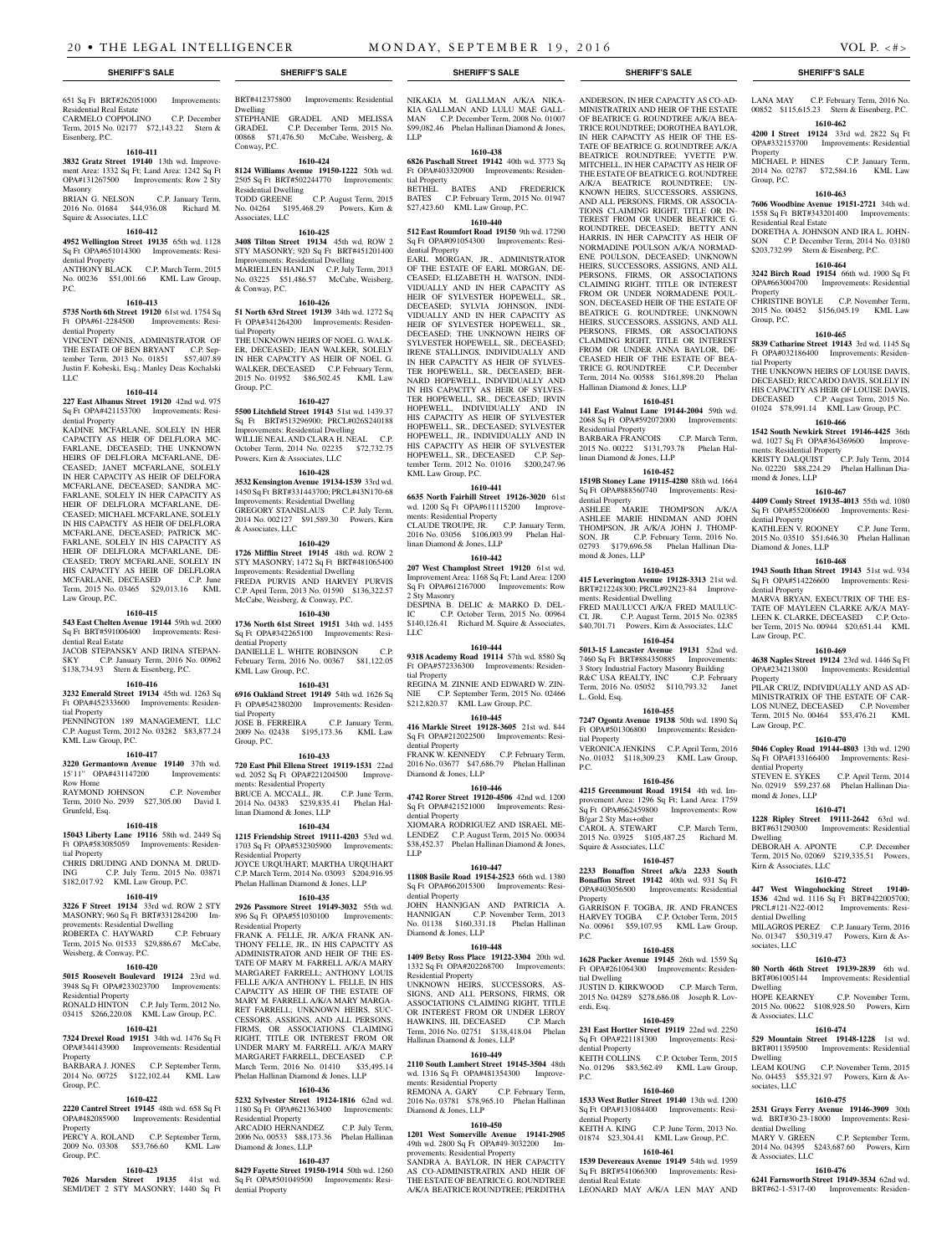Conv/apt 3 Sty Mason

Row Conv/apt 3 Sty Mason

Row B/gar 2 Sty Masonry

Associates, LLC

& Associates, LLC

sociates, LLC

Row 3 Sty Masonry

ments: Row 2 Sty Masonry

& Associates, LLC

Row 2 Sty Masonry

stead & Associates, LLC

B/gar 2 Sty Masonry

Row 3.5 Sty Stone

1 Sty Masonry

Gar 2 Sty Masonry

Det 2 Sty Masonry

Associates, LLC

Row 2 Sty Masonry

B/gar 2 Sty Masonry

provements: Residential

ates, LLC

LLC

ments: Row B/gar 2 Sty Masonry

LLC

**1610-518 1959 Rowan Street 19140-1732** 13th wd. 1395 Sq Ft BRT#131362200 Improvements: Row

**1610-533 4559 North Hicks Street 19140-1104** 13th wd. 682 Sq Ft BRT#132075200 Improvements:

YAROSLAVA KUNITSKI AND STEPAN<br>KUNITSKI C.P. August Term. 2015 No.

02641 \$38,814.52 Milstead & Associates,

**1610-534 1515 East Pastorius Street 19138** 10th wd. 1558 Sq Ft BRT#102179100 Improvements:

BARBARA WISEMAN A/K/A BARBERA WISEMAN C.P. November Term, 2014 No. 03042 \$50,079.43 Milstead & Associates,

**1610-535 4549 Teesdale Street 19136-4011** 41st wd. 1456 Sq Ft BRT#412107400 Improvements:

KEVIN THOMAS A/K/A KEVIN SEAN THOMAS C.P. May Term, 2015 No. 01145 \$107,674.32 Milstead & Associates, LLC **1610-536 5630 Arch Street 19139** 4th wd. ROW 2 STY MASONRY; 1636 Sq Ft BRT#042024500 Improvements: Residential Dwelling CHERYL CARSON C.P. April Term, 2016 No. 00076 \$97,582.77 McCabe, Weisberg,

**1610-537 5908 Agusta Street 19149** 53rd wd. ROW B/GAR 2 STY MASONRY; 1086 Sq Ft BRT#531248500 Improvements: Residential

IVETTE MARTELL C.P. September Term, 2014 No. 03565 \$77,271.26 McCabe, Weis-

**1610-538 3178 Chatham Street 19134** 25th wd. ROW 2 STY MASONRY; 1290 Sq Ft BRT#251420200 Improvements: Residential Dwelling KAREN FLYNN C.P. March Term, 2013 No. 03968 \$109,007.64 McCabe, Weisberg, &

**1610-539 4417 Riverview Lane #43 19129-1733** 38th wd. BRT#888380147 Improvements: Res

ANITA B. CAUTHORN A/K/A ANITA BARNES CAUTHORN AND LAWRENCE L. YANCEY C.P. September Term, 2014 No. 04388 \$338,294.42 Milstead & Associates,

**1610-540 239 South St. Bernard Street 19139** 6th wd. ROW CONV/APT 2 STY MASON: 2040 Sq Ft BRT#601095100 Improvements: Residential

TIMOTHY A. TOBIN C.P. February Term, 2016 No. 03303 \$98,442.27 McCabe, Weis-

**1610-541 5133 Catharine Street 19143** 46th wd. ROW 2 STY MASONRY: 1410 Sq Ft BRT#462093700 Improvements: Residential Dwelling PATRILLA E. ASKEW-HARRIS C.P. January Term, 2011 No. 04872 \$109,999.56 Mc-

**1610-542 6735 North Smedley Street 19126** 10th wd. ROW B/GAR 2 STY MASONRY; 1358 Sq Ft BRT#101036500 Improvements: Residential

JAMES DAVIS C.P. January Term, 2016 No. 03467 \$134,859.40 McCabe, Weisberg, &

**1610-543 2138 Devereaux Avenue 19149** 62nd wd. ROW B/GAR 2 STY MASONRY; 1,152 Sq. Ft. BRT#621220700 Improvements: Residential

ZU TING SHI C.P. August Term, 2016 No. 04400 \$92,865.71 McCabe, Weisberg, &

**1610-545 9326 Vandike Street 19114** 41st wd. 5000 Sq Ft BRT#65-2338100 Improvements: Resi-

DAVID BARBERRY, KNOWN HEIR OF HELEN V. BARBERRY; GARY BARBERRY, KNOWN HEIR OF HELEN V. BARBERRY; LISA BARBERRY, KNOWN HEIR OF HELEN V. BARBERRY; MARK BARBERRY, KNOWN HEIR OF HELEN V. BARBERRY; MICKEY BARBERRY, KNOWN HEIR OF V. BARBERRY; UNKNOWN HEIRS, SUC-CESSORS, ASSIGNS, AND ALL PERSONS, FIRMS, OR ASSOCIATIONS CLAIMING RIGHT, TITLE OR INTEREST FROM OR UN-DER HELEN V. BARBERRY C.P. October Term, 2015 No. 00489 \$353,525.01 Udren

**1610-546 2311 North Lambert Street 19123** 16th wd. 870 Sq Ft BRT#16-2165000 Improvements:

MARC DAVID BAXTER A/K/A MARC D. BAXTER A/K/A MARC BAXTER C.P. May Term, 2016 No. 02431 \$42,324.63 Udren

C.P. August Term, 2015 No.

Row 2 Sty Masonry

Row B/gar 2 Sty Masonry

Row B/gar 2 Sty Masonry

& Conway, P.C.

berg, & Conway, P.C.

Dwelling

Conway, P.C.

LLC

Dwelling

Dwelling

Dwelling

Conway, P.C.

dential Dwelling

Law Offices, P.C.

Residential Dwelling

Law Offices, P.C.

Conway, P.C.

berg, & Conway, P.C.

Cabe, Weisberg, & Conway, P.C.

Condo 2 Sty Mas+oth

LLC

LLC

JUSTIN REEVES C.P. September Term, 2015 No. 00757 \$92,801.40 Milstead &

**1610-519 435 South 43rd Street 19104-4044** 27th wd. 1536 Sq Ft BRT#272110800 Improvements:

VICTORIAN VILLAGE, LLC C.P. October Term, 2015 No. 02131 \$79,090.39 Milstead

**1610-520 7034 Wheeler Street 19142-1719** 40th wd. 1110 Sq Ft BRT#406204700 Improvements:

DESIREE WHEELER C.P. September Term, 2015 No. 01856 \$82,830.74 Milstead & As-

**1610-521 319-321 South 3rd Street 19106-4304** 5th wd. 1968 Sq Ft BRT#051058010 Improvements:

LISA COLTON A/K/A LISA G. COLTON C.P. September Term, 2015 No. 00357 \$753,423.57 Milstead & Associates, LLC **1610-522 2105 Cobbs Creek Parkway 19142-1028** 40th wd. 1147 Sq Ft BRT#403230600 Improve-

TRACEY K. RICHARDSON C.P. February Term, 2015 No. 00683 \$68,225.67 Milstead

**1610-523 4148 Markland Street 19124-5343** 33rd wd. 990 Sq Ft BRT#332494700 Improvements:

DOLORES T. JOHNSON A/K/A DOLORES JOHNSON AND RICHARD HARLEY C.P. June Term, 2015 No. 00454 \$69,102.60 Mil-

**1610-524 5909 Belden Street 19149-3704** 53rd wd. 1648 Sq Ft BRT#531300000 Improvements: Row

BRANDON NGUYEN, REAL OWNER AND ORIGINAL MORTGAGOR AND KATHY<br>NGUYEN C.P. September Term, 2015 No.

02872 \$116,983.12 Milstead & Associates,

**1610-525 4435 Silverwood Street 19127-1338** 21st wd. 2635 Sq Ft BRT#211240610 Improvements:

EUGENE SYEN A/K/A EUGENE D. SYEN C.P. February Term, 2016 No. 03735 \$135,699.03 Milstead & Associates, LLC **1610-526 1172 East Sharpnack Street 19150-3109** 50th wd. 1706 Sq Ft BRT#502326400 Improve-

JEFFREY L. WILLIAMS A/K/A JEFFREY WILLIAMS C.P. April Term, 2015 No. 00152 \$116,692.07 Milstead & Associates, LLC **1610-527 1900 Lott Street 19115** 58th wd. 7410 Sq Ft BRT#581044900 Improvements: Det W/d Gar

No. 02781 \$382,744.90 Milstead & Associ-

**1610-528 4743 A Street 19120-4442** 42nd wd. 2200 Sq Ft BRT#421298500 Improvements: S/d W/d

MICHAEL E. HARRISON AND PATRICIA M. HARRISON C.P. November Term, 2015 No. 00042 \$99,359.91 Milstead & Associates,

**1610-529 7043 Vandike Street 19135-1916** 41st wd. 2000 Sq Ft BRT#412427500 Improvements:

SEQUIEL SERRANO C.P. December Term, 2014 No. 03647 \$200,951.54 Milstead &

**1610-530 3734 Richmond Street 19137-1414** 45th wd. 1075 Sq Ft BRT#451156900 Improvements:

EDWARD GRELIS, JR. A/K/A EDWARD GRELIS C.P. June Term, 2014 No. 03407 \$83,693.30 Milstead & Associates, LLC **1610-531 2347 79th Avenue 19150-1405** 50th wd. 3459 Sq Ft BRT#501457100 Improvements: Row

MARY R. ELLIS A/K/A MARY ROBERTA ELLIS C.P. May Term, 2015 No. 00260 \$83,581.52 Milstead & Associates, LLC **1610-532 10213 Dedaker Street 19116** 58th wd. 2290 Sq Ft BRT#582521407 Subject to Mortgage Im-

VLADISLAV POBEREZHSKIY C.P. September Term, 2014 No. 4486 \$63,719.52 Dana S. Plon, Esq.; Sirlin Lesser & Benson, P.C.

C.P. January Term, 2016

C.P. September Term, 2015 No.

### **SHERIFF'S SALE SHERIFF'S SALE SHERIFF'S SALE SHERIFF'S SALE SHERIFF'S SALE**

tial Dwelling<br>MONDY DORSAINVIL MONDY DORSAINVIL C.P. December Term, 2014 No. 03240 \$42,558.32 Powers, Kirn & Associates, LLC

### **1610-477**

#### **3004 Magee Avenue 19149** 55th wd. 1623 Sq Ft OPA#551084700 Improvements: Residential Property

THOMAS P. SMITH, SR. AND THERESA M. SMITH A/K/A THERESA SMITH C.P. February Term, 2016 No. 00369 \$160,267.21 KML Law Group, P.C.

### **1610-478**

### **4704 St. Denis Drive 19114-2126**  BRT#652461552 Improvements: Residential

Dwelling STEPHEN E. JAUREGUI AND KATHERINE M. TOMLINSON C.P. October Term, 2014 No. 02190 \$237,737.54 Powers, Kirn & Associates, LLC

#### **1610-479**

#### **220 East Walnut Park Drive 19120-1021** 61st wd. 1296 Sq Ft OPA#61-1-3580-00 Improvements: Residential Property

PETRINIA L. PERRY C.P. February Term, 2009 No. 00416 \$135,977.39 Phelan Hallinan Diamond & Jones, LLP

### **1610-480**

### **3446 Emerald Street 19134-2011** 45th wd. 903 Sq Ft OPA#452339000 Improvements: Residential Property

ANTONIO SERRANO, JR. C.P. October Term, 2013 No. 02437 \$55,388.77 Phelan Hallinan Diamond & Jones, LLP

### **1610-481**

**4229 Glenview Street 19135** 41st wd. 1875 Sq Ft OPA#552171900 Improvements: Residential Property

CORY L. LEWIS AND MICHAEL K. HAL-DEMAN C.P. July Term, 2013 No. 02527 \$117,458.87 Meredith H. Wooters, Esq.; Manley Deas Kochalski, LLC

### **1610-482**

**6169 Grays Avenue 19142** 40th wd. 1920 Sq Ft OPA#40-2152000 Improvements: Residential Property LILLIAN D. GALLOWAY C.P. January Term, 2014 No. 00787 \$97,742.01 Meredith

H. Wooters, Esq.; Manley Deas Kochalski, LLC **1610-483**

**4031 Meridian Street 19136** 65th wd. 2525 Sq Ft OPA#65-1-1586-00 Improvements: Residential Property SUSAN M. MURPHY C.P. April Term, 2014

### No. 00042 \$166,645.61 Meredith H. Wooters, Esq.; Manley Deas Kochalski, LLC **1610-484**

**1300 Fillmore Street 19124** 23rd wd. 1521 Sq Ft OPA#234110700 Improvements: Residen-

tial Property UNKNOWN HEIRS AND/OR ADMINISTRA-TORS OF THE ESTATE OF DONALD C. ST-AMBAUGH C.P. August Term, 2014 No. 00271 \$18,893.99 Justin F. Kobeski, Esq.; Manley Deas Kochalski LLC

## **1610-485**

**2249 North Vanpelt Street a/k/a 2249 North Van Pelt Street 19132** 16th wd. 1120 Sq Ft OPA#162190500 Improvements: Residential

Property LEONARD M. PURNELL C.P. April Term, 2011 No. 02701 \$54,148.05 Justin F. Kobeski, Esq.; Manley Deas Kochalski LLC

### **1610-486**

**3718 Ronnald Drive 19154-3440** 66th wd.

#### 1254 Sq Ft OPA#662439200 Improvements: Residential Property SHARON F. BELL C.P. January Term, 2016 NAROIN F. DELL C.I. sanuary Term, 2010<br>No. 01324 \$181,719.50 Phelan Hallinan

Diamond & Jones, LLP **1610-487**

**1943 West Spencer Street a/k/a 1943 Spencer Street 19141-1305** 17th wd. 1230 Sq Ft OPA#171261200 Improvements: Residential Property

DESMOND G. SPENCER C.P. September Term, 2014 No. 00936 \$51,928.86 Phelan Hallinan Diamond & Jones, LLP

### **1610-488**

**2433 East Indiana Avenue 19134** 25th wd. 1128 Sq Ft OPA#25-1094700 Improvements: Residential Property

LYNN POTTER C.P. December Term, 2013 No. 01873 \$149,431.08 Justin F. Kobeski, Esq.; Manley Deas Kochalski LLC

### **1610-489**

**2267 Friendship Street 19149** 54th wd. 1710 Sq Ft OPA#54-2126500 Improvements: Residential Property JOSE SANCHEZ, JR. A/K/A JOSE SANCHEZ;

GINA SANCHEZ C.P. January Term, 2014 No. 01104 \$183,138.18 Meredith H. Wooters, Esq.; Manley Deas Kochalski, LLC

### **1610-490**

**6030 Philip Street a/k/a 6030 North Philip Street 19120** 61st wd. 1088 Sq Ft OPA#612411400 Improvements: Residential Property

MARIA J. FAGUNDES AND JOSE JORGE FA-GUNDES A/K/A JOSE FAGUNDES C.P.

April Term, 2016 No. 03463 \$85,782.61 Meredith H. Wooters, Esq.; Manley Deas Kochalski, LLC

**1610-491**

#### **1005 Borbeck Avenue 19111-2604** 63rd wd. 1041 Sq Ft PRCL#631259600 Improvements: Residential Property<br>ALYSON M. PIPER C.P. September Term, 2012 No. 03378 \$124,767.18 Phelan Hallinan Diamond & Jones, LLP

## **1610-492**

**3341 North 5th Street 19140** 19th wd. 1220 Sq Ft OPA#193128800 Improvements: Residential Property LAWRENCE RICHARDSON; UNITED STATES OF AMERICA; TAMMY RICHARD-SON C.P. February Term, 2014 No. 02260 \$78,543.49 Meredith H. Wooters, Esq.; Manley Deas Kochalski, LLC

### **1610-493**

**1623 Fox Chase Road 19152** 56th wd. 4171 Sq Ft OPA#56-2-1788-00 Improvements: Residential Property IOANNIS ARNIOTIS A/K/A IOANNIS ARNI-OSTIS C.P. January Term, 2014 No. 02164 \$236,933.22 Meredith H. Wooters, Esq.; Manley Deas Kochalski, LLC

### **1610-494**

**1732 North 3rd Street 19122-3005** 18th wd. On Westerly side of 3rd St; Front: 16 ft Depth: 52 ft 6 in OPA#183138910 Improvements: Single Family Residence STEVEN H. CREAMER C.P. March Term, 2015 No. 04339 \$262,183.03 Stephen M. Hladik, Esq.

#### **1610-495**

**1251 Gilham Street 19111-5521** 53rd wd. On NE side of Gilham St; Front: 18 ft 1.5 in Dept: 67 ft 6 in OPA#531171600 Improvements: Single Family Residence JUAQUNIA R. HOLLOMAN C.P. September Term, 2015 No. 02663 \$96,630.89 Stephen M. Hladik, Esq.

### **1610-496**

**6336 North 8th Street 19126-3703** 49th wd. On Northwesterly side of 8th St; Front: Irregular Depth: Irregular OPA#492134900 Improvements: Single Family Residence CASSANDRA PHILLIPS C.P. September Term, 2014 No. 03547 \$103,646.36 Stephen M. Hladik, Esq.

#### **1610-497**

**4815 Tyson Avenue 19135** 41st wd. 2138 Sq Ft OPA#412045900 Improvements: Residential Property PETER PANTELOGLUS C.P. November Term, 2014 No. 001477 \$124,780.02 Shapiro & DeNardo, LLC

### **1610-498**

**902 Bridge Street 19124-1711** 35th wd. 930 Sq Ft BRT#351147200 Improvements: Residential Dwelling STEPHANIE LUNDY C.P. February Term, 2015 No. 00232 \$106,267.58 Law Office of Gregory Javardian, LLC

### **1610-499**

**1813 South Ringgold Street 19145** 48th wd. 976 Sq Ft OPA#482319700 Improvements: Residential Property PAUL THORNE, INDIVIDUALLY AND AS

MANAGING MEMBER OF ELITE INVEST-MENT PROPERTIES, LLC C.P. April Term, 2016 No. 02991 \$31,694.42 Shapiro & De-Nardo, LLC

### **1610-500**

**5021 Locust Street 19139-4236** 60th wd. 1560 Sq Ft BRT#602073400 Improvements: Residential Dwelling<br>LIONEL FURMAN LIONEL FURMAN C.P. May Term, 2015 No. 01378 \$56,444.97 Law Office of Gregory Javardian, LLC

### **1610-501**

**6301 Allman Street assessed as 6301-05 Allman Street 19142** 40th wd. 2540 Sq Ft OPA#401244600 Improvements: Residential Property JAMES A. DILL, III A/K/A JAMES DILL C.P. January Term, 2016 No. 01723 \$77,138.59

### **1610-502**

Shapiro & DeNardo, LLC

**7264 North 21st Street 19138-2102** 10th wd. 1794 Sq Ft BRT#101188400 Improvements: Residential Dwelling TROY R. JACKSON, PERSONAL REPRE-SENTATIVE OF THE ESTATE OF MARY L. JACKSON, DECEASED C.P. February Term, 2015 No. 01532 \$33,123.24 Law Office of Gregory Javardian, LLC

### **1610-503**

**7624 Wheeler Street 19153** 40th wd. 1620 Sq Ft OPA#404217202 Improvements: Residential Property

PATRICE JOYNER C.P. October Term, 2015 No. 03291 \$105,939.34 Shapiro & DeNardo, LLC

#### **1610-504**

**1601 West Allegheny Avenue 19132-1746** 11th wd. 6500 Sq Ft OPA#11-2-0016-00 Subject to Mortgage Improvements: Residential Building AARON A. YELVERTON C.P. March Term,

2005 No. 1796 \$22,597.03 Jennifer W. Levy-Tatum, Esq.; Binder & Canno, LLC

### **1610-505**

**739 South 60th Street 19143** 3rd wd. 1566 Sq Ft OPA#033197800 Improvements: Residential Property DONNA FRANCIS C.P. May Term, 2016 No.

02019 \$71,614.85 Shapiro & DeNardo, LLC **1610-506**

**413 South 43rd Street 19104** 27th wd. 2640 Sq Ft OPA#272109800 Subject to Mortgage Improvements: Residential Property PAUL E. SPRENG A/K/A PAUL SPRENG C.P. May Term, 2014 No. 03520 \$158,584.08 Brett A. Solomon, Esq. and Michael C. Mazack, Esq.

### **1610-507**

LLC

**215 West Godfrey Avenue 19120** 61st wd. 1334 Sq Ft OPA#611291000 Improvements: Residential Property HIEU PHAN C.P. February Term, 2016 No. 02972 \$161,031.19 Shapiro & DeNardo,

### **1610-508**

**1343 Kerbaugh Street 19140-2018** 43rd wd. 1260 Sq Ft OPA#433022600 Improvements: Residential Property SHANNA E. WORLEY C.P. July Term, 2012 No. 04624 \$77,045.62 Phelan Hallinan Diamond & Jones, LLP

### **1610-509**

**6442 Tulip Street 19135-3325** 41st wd. 1680 Sq Ft OPA#41-1431100 Improvements: Residential Property<br>FELIX RODRIGUEZ FELIX RODRIGUEZ C.P. August Term, 2015 No. 00598 \$118,323.24 Phelan Hallinan Diamond & Jones, LLP

### **1610-510**

**10217 Kilburn Road 19114** 66th wd. 1805 Sq Ft OPA#661155300 Improvements: Residential Property BRIAN CONNELLY AND ASHLEY STINE C.P. September Term, 2015 No. 02298 \$229,309.75 KML Law Group, P.C.

### **1610-511**

**6007 Frontenac Street 19149** 53rd wd. 1512 Sq Ft OPA#531269700 Improvements: Residential Property LAVONDA JENKINS C.P. November Term, 2015 No. 00404 \$115,134.76 KML Law Group, P.C.

### **1610-512**

**2547 Cedar Street 19125** 31st wd. ROW 2STY MASONRY; 1320 Sq Ft BRT#312047400 Improvements: Residential Dwelling JOHN GALLAGHER, SR., AS PARENT AND NATURAL GUARDIAN OF JOHN JAMES GALLAGHER, A MINOR AND ONLY SUR-VIVING HEIR OF LISA BERNEK, DE-CEASED MORTGAGOR AND REAL OWN-ER; ALL UNKNOWN SURVIVING HEIRS OF LISA BERNEK, DECEASED MORTGAGOR AND REAL OWNER C.P. February Term, 2013 No. 03320 \$96,952.49 McCabe, Weisberg, & Conway, P.C.

### **1610-513**

**4016 Meridian Street 19136** 65th wd. 2666 Sq Ft OPA#651150100 Improvements: Residential Property AMY MAISEY AND JOSEPH P. MAISEY A/K/A JOSEPH P. MAISEY, JR. C.P. February Term, 2016 No. 01471 \$178,941.71 KML Law Group, P.C.

### **1610-514**

**2616 South Colorado Street 19145-4509** 26th wd. 651 Sq Ft BRT#26-2039600 Improvements: Row 2 Sty Masonry VINCENT J. MANNO AND RITA MAN-NO C.P. December Term, 2014 No. 03370 \$153,801.99 Milstead & Associates, LLC

#### **1610-515**

**8209 Chelwynde Avenue 19153** 40th wd. 2197 Sq Ft OPA#405818304 Improvements: Residential Property QIANA BARRINER C.P. October Term, 2013 No. 01928 \$92,657.01 KML Law Group, P.C.

**1610-516 6613 Rising Sun Avenue 19111** 35th wd. 0.286 acres OPA#882051375 Subject to Mortgage Improvements: Two Story Stucco Office Building With Approximately 14,250 Sq Ft<br>ALL EGHENY REAL ESTATE ASSOCI-ALLEGHENY REAL ESTATE ATES, LLC C.P. July Term, 2014 No. 00923 \$1,148,101.05 Steven H. Sailer, Esq. **1610-517 165 West Thelma Street 19140-1624** 42nd wd. 966 Sq Ft OPA#422045500 Improvements:

BONNIE L. INGS, IN HIS CAPACITY AS HEIR OF ALICE J. INGS, DECEASED; LIN-DA SINGLETON, IN HER CAPACITY AS HEIR OF ALICE I. INGS, DECEASED: UN-KNOWN HEIRS, SUCCESSORS, ASSIGNS, AND ALL PERSONS, FIRMS, OR ASSOCIA-TIONS CLAIMING RIGHT, TITLE OR IN-TEREST FROM OR UNDER ALICE J. INGS, DECEASED C.P. September Term, 2014 No. 04414 \$17,395.00 Phelan Hallinan Diamond

Residential Property

& Jones, LLP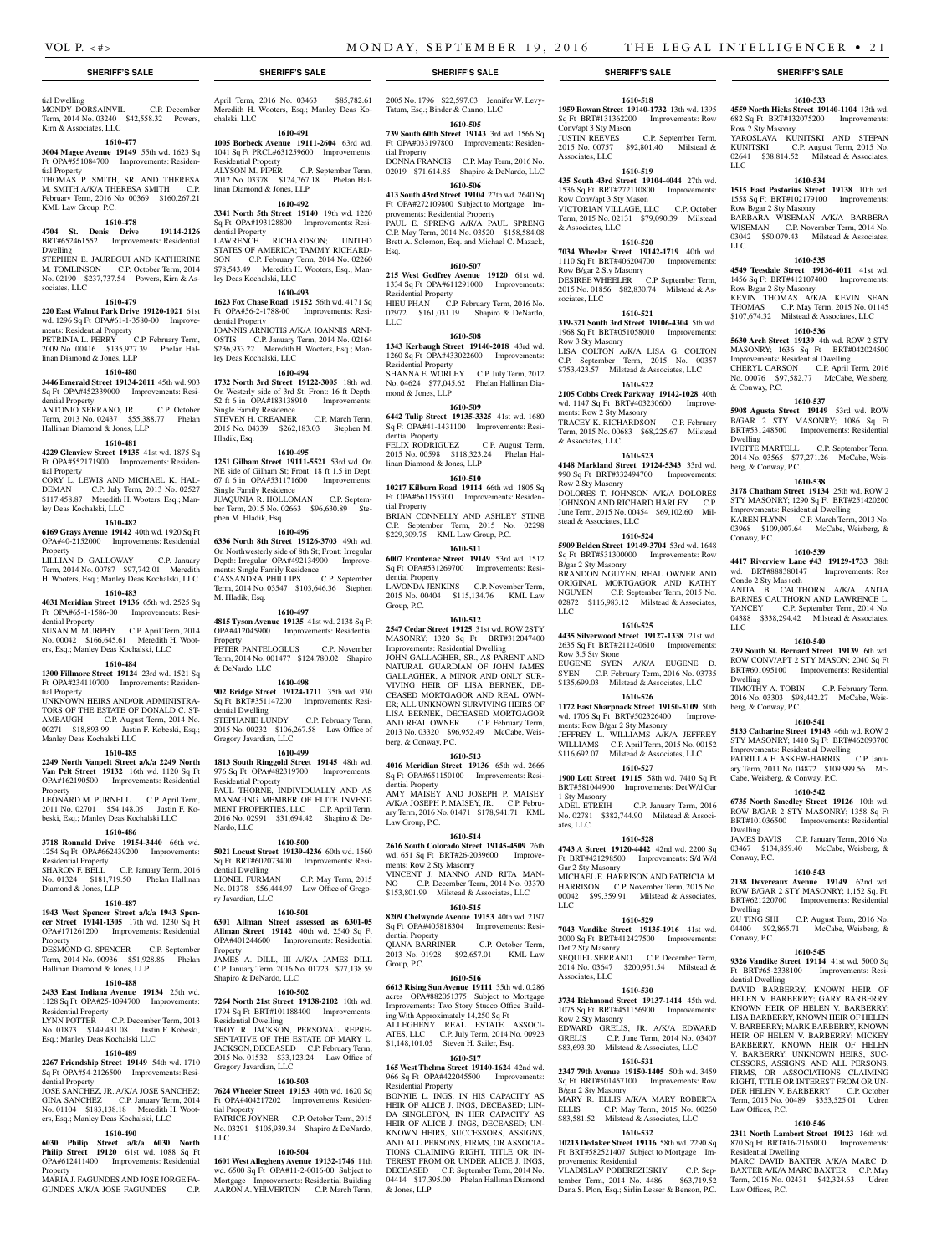### **1610-547**

**113 West Thompson Street 19122-4621** 18th wd. 242 Sq Ft BRT#182159204 Improvements: Row 3 Sty Masonry JOSE JUAN SANCHEZ C.P. December Term, 2015 No. 01312 \$56,119.22 Milstead

### & Associates, LLC **1610-548**

**1441 Devereaux Avenue 19149-2702** 54th wd. 1596 Sq Ft BRT#541062700 Improvements: Row B/gar 2 Sty Masonry SHAN GUANG ZHENG C.P. November

### Term, 2015 No. 03890 \$99,611.62 Milstead  $\&$  Associates, LLC **1610-549**

**267 South Ithan Street 19139-3916** 60th wd. 1040 Sq Ft BRT#604223500 Improvements: Row 2 Sty Masonry

KEVIN ROBINSON C.P. August Term, 2014 No. 02580 \$137,110.87 Milstead & Associates, LLC

### **1610-550**

**1226 Haworth Street 19124-2508** 23rd wd. 1730 Sq Ft OPA#234164000 Improvements: Residential Property

NILDA NATAL C.P. August Term, 2015 No. 04661 \$220,551.29 Phelan Hallinan Diamond & Jones, LLP

#### **1610-551**

**1219 South 53rd Street 19143** 51st wd. 1941 Sq Ft OPA#511223400 Improvements: Residential Property

THE UNKNOWN HEIRS OF NATHAN BOW-MAN, DECEASED; ANNETTE BOWMAN, SOLELY IN HER CAPACITY AS HEIR OF NATHAN BOWMAN, DECEASED; YVONNE SMITH, SOLELY IN HER CAPACITY AS HEIR OF NATHAN BOWMAN, DECEASED; JOSEPH BOWMAN, SOLELY IN HIS CAPAC-ITY AS HEIR OF NATHAN BOWMAN, DE-CEASED C.P. November Term, 2015 No. 04216 \$134,217.48 KML Law Group, P.C.

## **1610-552**

**3532 East Crown Avenue 19114-1930** 66th wd. 1260 Sq Ft OPA#661224500 Improvements: Residential Property MARILYN SEIDMAN A/K/A MARILYN ANN KAPLAN C.P. April Term, 2016 No. 02587

\$113,472.45 Phelan Hallinan Diamond & Jones, LLP **1610-553**

#### **3154 G Street 19134** 33rd wd. 816 Sq Ft OPA#331325100 Improvements: Residential Property GERALD SHAFFER C.P. February Term, 2016 No. 01843 \$36,739.20 KML Law

Group, P.C.

#### **1610-554 4624 Magee Avenue 19135-2729** 41st wd.

1344 Sq Ft OPA#411180300 Improvements: Residential Property DAWN MILLMAN C.P. January Term, 2016

### No. 02931 \$29,451.47 Phelan Hallinan Diamond & Jones, LLP

**1610-555**

**6760 Linmore Avenue 19142-1807** 40th wd. 1216 Sq Ft OPA#403185300 Improvements: Residential Property TIAH SLANGER C.P. December Term, 2011

No. 00458 \$57,795.76 Phelan Hallinan Diamond & Jones, LLP

### **1610-556**

**7257 Lawndale Street 19111** 53rd wd. 6325 Sq Ft OPA#532392700 Improvements: Residential Property MARIE D. HARTNETT AND JAMES P.

HARTNETT C.P. February Term, 2016 No. 01576 \$217,166.77 KML Law Group, P.C. **1610-557**

### **1462 North Hobart Street 19131-3817** 4th wd.

972 Sq Ft OPA#043170200 Improvements: Residential Property BERTHA MAE TAYLOR C.P. September Term, 2014 No. 02172 \$39,799.96 Phelan

Hallinan Diamond & Jones, LLP

### **1610-558**

**1508 West Seybert Street 19121** 47th wd. 729 Sq Ft OPA#471077000 Subject to Mortgage Improvements: Residential Property LESLEY NASIR AND TARIK NASIR C.P. August Term, 2008 No. 03061 \$87,304.43 KML Law Group, P.C.

### **1610-559**

**1240 Magee Avenue 19111-4942** 53rd wd. 1267 Sq Ft BRT#531185200 Improvements: Row B/gar 2 Sty Masonry

PIERRE A. BEAUDOUIN AND MARIE JOSE-LYN BEAUDOUIN C.P. September Term, 2015 No. 00761 \$120,789.06 Milstead & Associates, LLC

### **1610-560**

Associates, LLC

**749 South 23rd Street 19146-1720** 30th wd. 1029 Sq Ft BRT#302149300 Improvements: Row Conv/apt 3 Sty Mason SILVANA R. MASRI C.P. November Term,

2014 No. 00516 \$290,041.98 Milstead & **1610-562**

**6326 Marsden Street 19135** 41st wd. 1283 Sq

Ft BRT#411251300 Improvements: Residential Dwelling UNKNOWN HEIRS, SUCCESSORS, AS-SIGNS, AND ALL PERSONS, FIRMS, OR ASSOCIATIONS CLAIMING RIGHT, TITLE OR INTEREST FROM OR UNDER CATA-

LINA CRUZ; WILSON ALVAREZ A/K/A WIL-SON M. ALVAREZ, INDIVIDUALLY, AND AS KNOWN HEIR OF CATALINA CRUZ C.P. May Term, 2016 No. 01408 \$42,176.67 Udren Law Offices, P.C.

## **1610-563**

**1918 East Somerset Street 19134-3437** 25th wd. 753 Sq Ft BRT#252016500 Improvements: Residential Dwelling MICHAEL KUDERS C.P. December Term, 2014 No. 03580 \$68,160.65 Law Office of Gregory Javardian, LLC

### **1610-564**

**3524 Welsh Road 19136-2623** 64th wd. 1170 Sq Ft BRT#642308801 Improvements: Residential Dwelling MARGUERITE S. POORE A/K/A MARGUE-RITE POORE C.P. May Term, 2015 No. 00501 \$70,881.47 Law Office of Gregory Javardian, LLC

### **1610-565**

**4703 North 3rd Street 19120** 42nd wd. 690 Sq Ft BRT#42-2-4291-00 Improvements: Residential Dwelling CARMEN SIERRA C.P. October Term, 2015 No. 02271 \$42,433.31 Udren Law Offices, P.C.

### **1610-566**

**2361 East Boston Street 19125** 31st wd. 778 Sq Ft BRT#31-19N8-198; OPA#313184900 Improvements: Residential Dwelling ELIZABETH MURRAY A/K/A ELIZABETH P. MURRAY; THOMAS RAFTER A/K/A THOM-AS J. RAFTER C.P. May Term, 2016 No. 03332 \$138,875.41 Udren Law Offices, P.C.

### **1610-567**

**31 North Ruby Street 19139-2641** 44th wd. 943 Sq Ft BRT#441192200 Improvements: Row 2 Sty Masonry

STEPHANIE KIRKLEY, ORIGINAL MORT-GAGOR; MAURICE JOHN ANDRE KIRK-LEY, REAL OWNER; TINA SABRINA KIRK-LEY, REAL OWNER C.P. December Term, 2014 No. 01304 \$32,306.15 Milstead & Associates, LLC

### **1610-568**

**5819 North Park Avenue 19141** 49th wd. 2368 Sq Ft BRT#49-3229200 Improvements: Residential Dwelling ADDONIAH ALI EL A/K/A LAVERNE HAR-RIS EL; RUTH HARRIS EL C.P. June Term, 2015 No. 02342 \$133,202.14 Udren Law Offices, P.C.

### **1610-569**

**5545 Miriam Road 19124-1715** 35th wd. 1277 Sq Ft BRT#35-1414200 Subject To Mortgage Ocwen Loan Servicing, LLC Improvements: Residential Dwelling MARIE ANGERVILLE A/K/A MARIE S. AN-GERVILLE; SAMUEL FLORENT C.P. November Term, 2015 No. 03495 \$93,533.59 Udren Law Offices, P.C.

### **1610-570**

**1714 North Wilton Street 19131** 52nd wd. 960 Sq Ft BRT#52-1312600 Subject to Mortgage Improvements: Residential Dwelling UNKNOWN HEIRS, SUCCESSORS, AS-SIGNS, AND ALL PERSONS, FIRMS, OR AS-SOCIATIONS CLAIMING RIGHT, TITLE OR INTEREST FROM OR UNDER BARBARA SMITH C.P. January Term, 2016 No. 01559 \$96,153.36 Udren Law Offices, P.C.

### **1610-571**

**6116 West Oxford Street 19151** 34th wd. 2674 Sq Ft OPA#342092300 Improvements: Residential Property IRENE M. MERRIWEATHER TURNER C.P. October Term, 2015 No. 02584 \$128,716.32 Shapiro & DeNardo, LLC

### **1610-572**

**1943 Georgian Road 19138** 10th wd. 1872 Sq Ft OPA#101273800 Improvements: Residential Property

JOHN NEAL AND LOUISE L. NEAL A/K/A LOUISE L. NEIL C.P. July Term, 2012 No. 2345 \$78,147.99 Shapiro & DeNardo, LLC **1610-573**

## **155 West Seymour Street 19144-3660** 12th

wd. 1296 Sq Ft BRT#123057600 Improvements: Residential Dwelling DONYA D. ALLEN C.P. March Term, 2015 No. 03455 \$145,680.84 Powers, Kirn & Associates, LLC

### **1610-574**

**5608 Walnut Street 19139** 60th wd. 2544 Sq Ft PRCL#604039400 Subject to Mortgage Subject to Rent Improvements: Apt 2-4 Units 3 Story Masonry

WESTMINSTER PROPERTIES, LLC; MI-CHAEL ANDRUSZKA AND MEREDITH AN-DRUSZKA C.P. May Term, 2016 No. 01301 \$81,122.34 Brett L. Messinger, Esq. and Ryan A. Gower, Esq.

**SHERIFF'S SALE SHERIFF'S SALE SHERIFF'S SALE SHERIFF'S SALE SHERIFF'S SALE**

Ft OPA#453194900 Improvements: Residen-

1752 Sq Ft OPA#324085700 Improvements:

AMERICAN HERITAGE FEDERAL CRED-IT UNION C.P. March Term, 2016 No. 01742 \$78,999.02 plus interest in the amount of \$1,178.32 from 06/07/16 Michael V. Phil-

**1610-601 601 Watkins Street 19148-1727** 1st wd. 1312 Sq Ft OPA#012122200 Improvements: Resi-

AMERICAN HERITAGE FEDERAL CRED-IT UNION C.P. August Term, 2014 No. 03494 \$90,217.09 plus interest in the amount of \$18,081.00 from 8/27/14 Michael V. Phil-

**1610-602 5925 North Front Street 19120** 61st wd. 1104 Sq Ft OPA#612478500 Improvements: Resi-

STACEY BLACKSTON C.P. February Term, 2016 No. 04428 \$43,346.17 Phelan Hallinan

**1610-603 8041 Mars Place 19153** 40th wd. ROW B/GAR 2 STY MASONRY; 1260 Sq Ft BRT#405882647 Improvements: Residential Dwelling GREIVIN ESCALANTE C.P. December Term, 2015 No. 00897 \$241,951.26 McCabe,

**1610-604 1700 65th Avenue a/ka/ 1700 West 65th Avenue 19126-3412** 17th wd. 1408 Sq Ft OPA#171350400 Improvements: Residential

EVA V. COFFEE C.P. May Term, 2016 No. 02570 \$68,195.04 Phelan Hallinan Diamond

**1610-605 1603 Meribrook Lane 19151** 34th wd. ROW B/GAR 2 STY MASONRY; 1120 Sq Ft BRT#343360800 Improvements: Residential

TOI R. HUTCHINS A/K/A TOI RENE HUTCHINS, IN HER CAPACITY AS ADMIN-ISTRATRIX OF THE ESTATE OF MYRON B. HUTCHINS, DECEASED MORTGAGOR AND REAL OWNER C.P. January Term, 2014 No. 00558 \$143,727.77 McCabe, Weis-

**1610-606 7935 Thouron Avenue 19150-2520** 50th wd. 1400 Sq Ft OPA#502169600 Improvements:

HETTY R. WEST, IN HER CAPACITY AS HEIR OF CHARLES MATHIS, DECEASED; UNKNOWN HEIRS, SUCCESSORS, AS-SIGNS, AND ALL PERSONS, FIRMS, OR ASSOCIATIONS CLAIMING RIGHT, TITLE OR INTEREST FROM OR UNDER CHARLES MATHIS, DECEASED C.P. March Term, 2016 No. 02584 \$159,483.82 Phelan Hal-

**1610-607 1918 73rd Avenue 19138-2711** 10th wd. 1228 Sq Ft OPA#101344600 Improvements: Resi-

LILA BRADFORD C.P. December Term, 2015 No. 00417 \$37,475.98 Phelan Hallinan

**1610-608 1854 Mohican Street 19138-1206** 10th wd. 1042 Sq Ft OPA#102241600 Improvements:

THOMAS J. GREEN AND PAULA Y. PRUITT C.P. September Term, 2008 No. 01971 \$68,861.08 Phelan Hallinan Diamond

**1610-609 6107 Ellsworth Street 19143-2910** 3rd wd. 1728 Sq Ft OPA#033137800 Improvements:

ELBERT G. RUDASILL C.P. February Term, 2016 No. 02921 \$88,566.52 Phelan Hallinan

**1610-610 1846 Widener Place 19141-1336** 17th wd. 1296 Sq Ft OPA#171186000 Improvements:

WITMAN BURRESS A/K/A WHITMAN BURRESS A/K/A BURRESS WHIT-MAN C.P. February Term, 2016 No. 03785 \$57,979.27 Phelan Hallinan Diamond & Jones,

**1610-611 2222 South Bonsall Street 19145-3209** 48th wd. 1120 Sq Ft OPA#482287900 Improve-

UNKNOWN HEIRS, SUCCESSORS, AS-SIGNS, AND ALL PERSONS, FIRMS, OR ASSOCIATIONS CLAIMING RIGHT, TITLE OR INTEREST FROM OR UNDER PRESTON L DIGGINS, DECEASED C.P. April Term, 2015 No. 01450 \$40,360.89 Phelan Hallinan

**1610-612 5826 Catherine Street a/k/a 5826 Catharine Street 19143-2418** 3rd wd. 1242 Sq Ft OPA#033001400 Improvements: Residential

MICHELLE WEEMS C.P. September Term,

Residential Property

lips, Esq.

lips, Esq.

Property

& Jones, LLP

Dwelling

berg, & Conway, P.C.

Residential Property

linan Diamond & Jones, LLP

dential Property

Diamond & Jones, LLP

Residential Property

Residential Property

Residential Property

ments: Residential Property

Diamond & Jones, LLP

**Property** 

LLP

Diamond & Jones, LLP

& Jones, LLP

dential Property

dential Property

Diamond & Jones, LLP

Weisberg, & Conway, P.C.

PATRICK ROONAN C.P. January Term, 2016 No. 01531 \$163,384.18 Joseph R. Lov-

**1610-587 7142 Tabor Avenue 19111** 53rd wd. 3163 Sq Ft OPA#53-2393800 Improvements: Residential

REBEKAH ORTIZ; WILLIAM J. BLASZC-ZYK C.P. June Term, 2013 No. 01867 \$155,367.50 Justin F. Kobeski, Esq.; Manley

**1610-589 625 Carver Street 19120-1713** 35th wd. 1046 Sq Ft OPA#351251100 Improvements: Resi-

ROBERT C. MCCONNELL; MARTIN P. PAS-TELNICK; CATHERINE M. PASTELNICK C.P. January Term, 2016 No. 02662 \$52,350.54 Phelan Hallinan Diamond & Jones, LLP **1610-590 484 East Penn Street 19144** 12th wd. 1126 Sq Ft BRT#121139400 Improvements: Residen-

ALTERMEASE TUCKER C.P. February Term, 2016 No. 02385 \$39,497.51 Udren

**1610-591 4317 Disston Street 19135** 41st wd. 3164 Sq Ft BRT#55-2188900 Improvements: Residential

ANDREW SMITH; BERNADETTE WEBB N/K/A BERNADETTE SMITH C.P. November Term, 2015 No. 03897 \$161,134.41

**1610-592 9921 Bustleton Avenue, H-10 19115** 58th wd. BRT#88-8580761 Improvements: Residential

S. KAPUSTIN A/K/A SERGEY KAPUSTIN C.P. April Term, 2016 No. 01196 \$89,091.74

**1610-593 6132 Gardenia Street 19144-1017** 59th wd. 1280 Sq Ft OPA#592215600 Improvements:

TANYA M. COATES A/K/A TANYA COATES A/K/A MS. TANYA COATES C.P. September Term, 2015 No. 02349 \$65,031.11 Phelan

**1610-594 6116 Newtown Avenue 19111-5909** 35th wd. 1120 Sq Ft OPA#352208300 Improvements:

TERENCE JOHNSON AND ALFREDA JOHN-SON C.P. February Term, 2016 No. 00160 \$84,471.25 Phelan Hallinan Diamond & Jones,

**1610-596 4659 G Street 19120-4607** 42nd wd. 1500 Sq Ft OPA#421610600 Improvements: Residen-

ANIBAL COLON, JR. C.P. February Term, 2016 No. 00397 \$67,306.17 Phelan Hallinan

**1610-597 6542 North Bouvier Street 19126-3413** 17th wd. 1246 Sq Ft OPA#172231900 Improve-

KAREN E. MASON A/K/A KAREN MASON C.P. June Term, 2014 No. 00872 \$133,740.81 Phelan Hallinan Diamond & Jones, LLP **1610-598 7700 Thouron Avenue 19150-2516** 50th wd. 1260 Sq Ft OPA#502141800 Improvements:

CANDACE R. PICKETT C.P. February Term, 2013 No. 02001 \$86,269.87 Phelan

**1610-599 1826 South 54th Street 19143-5715** 51st wd. 960 Sq Ft OPA#514160000 Improvements:

ERNEST M. GIBBS, IN HIS CAPACITY AS HEIR OF GAIL L. GIBBS, DECEASED; TER-RANCE GIBBS, IN HIS CAPACITY AS HEIR OF GAIL L. GIBBS, DECEASED; MARCUS ROGERS, IN HIS CAPACITY AS HEIR OF GAIL L. GIBBS, DECEASED; ALLISON HARRIS A/K/A ALLISON STERN, IN HER CAPACITY AS HEIR OF GAIL L. GIBBS, DECEASED; EVERETTE ROGERS, IN HIS CAPACITY AS HEIR OF GAIL L. GIBBS, DECEASED; NANA A. ANTIWAA-BEY, IN HER CAPACITY AS HEIR OF DORO THY FRVIN-MILLER A/K/A DOROTHY M ERVIN-MILLER, DECEASED; UNKNOWN HEIRS, SUCCESSORS, ASSIGNS, AND ALL PERSONS, FIRMS, OR ASSOCIATIONS CLAIMING RIGHT, TITLE OR INTEREST FROM OR UNDER DOROTHY FRVIN-MILLER, DECEASED; UNKNOWN HEIRS, SUCCESSORS, ASSIGNS, AND ALL PER-SONS, FIRMS, OR ASSOCIATIONS CLAIM-ING RIGHT, TITLE OR INTEREST FROM OR UNDER GAIL L. GIBBS, DECEASED C.P. March Term, 2010 No. 02033 \$105,424.80 Phelan Hallinan Diamond & Jones, LLP **1610-600 1626 North 25th Street 19121-2932** 32nd wd.

tial Dwelling

erdi, Esq.

Property

Deas Kochalski LLC

dential Property

tial Dwelling

Dwelling

Dwelling

Law Offices, P.C.

Udren Law Offices, P.C.

Udren Law Offices, P.C.

Residential Property

Residential Property

LLP

tial Property

Diamond & Jones, LLP

ments: Residential Property

Residential Property

Residential Property

Hallinan Diamond & Jones, LLP

Hallinan Diamond & Jones, LLP

**1610-575 5718 Osage Avenue 19143** 60th wd. 0.021 acres PRCL#604118400 Subject to Mortgage Subject to Rent Improvements: Single Family Home

MILLENIUM PMA, LLC C.P. February Term, 2014 No. 01850 \$67,311.07 Brett L. Messinger, Esq. and Ryan A. Gower, Esq. **1610-576**

**1923 West Somerset Street 19123** 11th wd. 1094 Sq Ft PRCL#111032600 Subject to Mortgage Subject to Rent Improvements: Row 2 Story Masonry ESTATE OF CHERYL LOUISE RUSSELL

A/K/A CHERYL RUSSELL, DECEASED; CARLISA A. SETH, IN HER CAPACITY AS PERSONAL REPRESENTATIVE OF THE ES-TATE OF CHERYL LOUISE RUSSELL A/K/A CHERYL RUSSELL, DECEASED C.P. May Term, 2012 No. 01507 \$50,089.60 Brett L. Messinger, Esq. and Ryan A. Gower, Esq.

**1610-577 2744 Emerald Street 19134** 25th wd. 1128 Sq Ft PRCL#252503200 Subject to Mortgage Subject to Rent Improvements: Row 2 Story Masonry PMP ASSETS, LLC C.P. August Term, 2015

No. 04652 \$49,719.41 Brett L. Messinger, Esq. and Ryan A. Gower, Esq. **1610-578**

**1922 Page Street 19150** 32nd wd. 1014 Sq Ft PRCL#321160100 Subject to Mortgage Subject to Rent Improvements: Row 2 Sty Masonry SEAN CRUMP C.P. July Term, 2015 No. 01313 \$45,794.17 Brett L. Messinger, Esq. and Ryan A. Gower, Esq.

### **1610-579**

**6141 North Fairhill Street 19120** 61st wd. 1600 Sq Ft OPA#611108700 Improvements: Residential Property DERRICK ROBINSON C.P. February Term, 2011 No. 03556 \$110,313.62 KML Law Group, P.C.

#### **1610-580**

**8030 Ditman Street Unit 14 19136** 65th wd. All that certain unit in the property known, named and identified in the Declaration Plan referred to herein as "Frankford Estates Condominium" a condominium located at 8030 Ditman Street, etc., Philadelphia, Pennsylvania which heretofore has been submitted to the provisions of the Unit Property Act of Pennsylvania, Act of July 3rd, 1963 P.L. 196 by the recording in the Office for the Recording of Deeds in and for the County of Philadelphia, Commonwealth of Pennsylvania of a Declaration dated June 22, 1979 and recorded June 26, 1979 in Deed Book DCC 1986 page 474 a Declaration Plan dated June 22, 1979 and recorded in Deed Book DCC 1936 page 508 being designated on such Declaration Plan and Declaration as Unit No. 14C as more fully described in such Declaration Plan and Declaration together with a proportionate undivided interest in the Common Elements to wit: Each and every unit Frankford Estates Condominium shall be possessed of and have appurtenant to it a percentenage interest in the Common Elements of the Condominium and the interest of this unit shall be .6344%; 650 Sq Ft BRT#888650914 Improvements: Residential ESTATE OF ANN BERRY C.P. October Term, 2014 No. 03147 \$35,953.78 Hal A. Barrow, Esq.

### **1610-581**

**5413 Tennis Avenue 19120-2922** 42nd wd. 1098 Sq Ft BRT#422342600 Improvements: Row 2 Sty Masonry CARLINE SCUTT C.P. October Term, 2015

No. 01964 \$74,114.02 Milstead & Associates, LLC **1610-582**

**2019 Wilmot Street 19124** 23rd wd. 1080 Sq Ft OPA#23-2136500 Improvements: Residential Property

KEVIN GRANADOS C.P. January Term, 2013 No. 01055 \$74,430.23 Justin F. Kobeski, Esq.; Manley Deas Kochalski LLC

## **1610-583**

**3636 Chesterfield Road 19114** 66th wd. 4517 Sq Ft OPA#661037900 Improvements: Residential Property TIMOTHY P. THOMAS C.P. December

#### Term, 2015 No. 01610 \$212,343.20 Meredith H. Wooters, Esq.; Manley Deas Kochalski, LLC

**1610-584 3931 Brown Street 19104-4803** 24th wd. On N side of Brown St; Front: Irregular; Depth: Irregu-

lar OPA#243122900 Improvements: Single Family Residence<br>ANTONIO WATSON C.P. December Term, 2015 No. 00761 \$69,631.15 Stephen M. Hladik, Esq.

### **1610-585**

**604 North 64th Street 19151-3837** 34th wd. 2500 Sq Ft BRT#344245100 Improvements: Residential Dwelling

CHARLES A.J. HALPIN, III, ESQ., PERSON-AL REPRESENTATIVE OF THE ESTATE OF LEROY MOODY, JR., DECEASED April Term, 2016 No. 00201 \$137,793.04 Law Office of Gregory Javardian, LLC

## **1610-586**

### **4474 Almond Street 19137** 45th wd. 1443 Sq